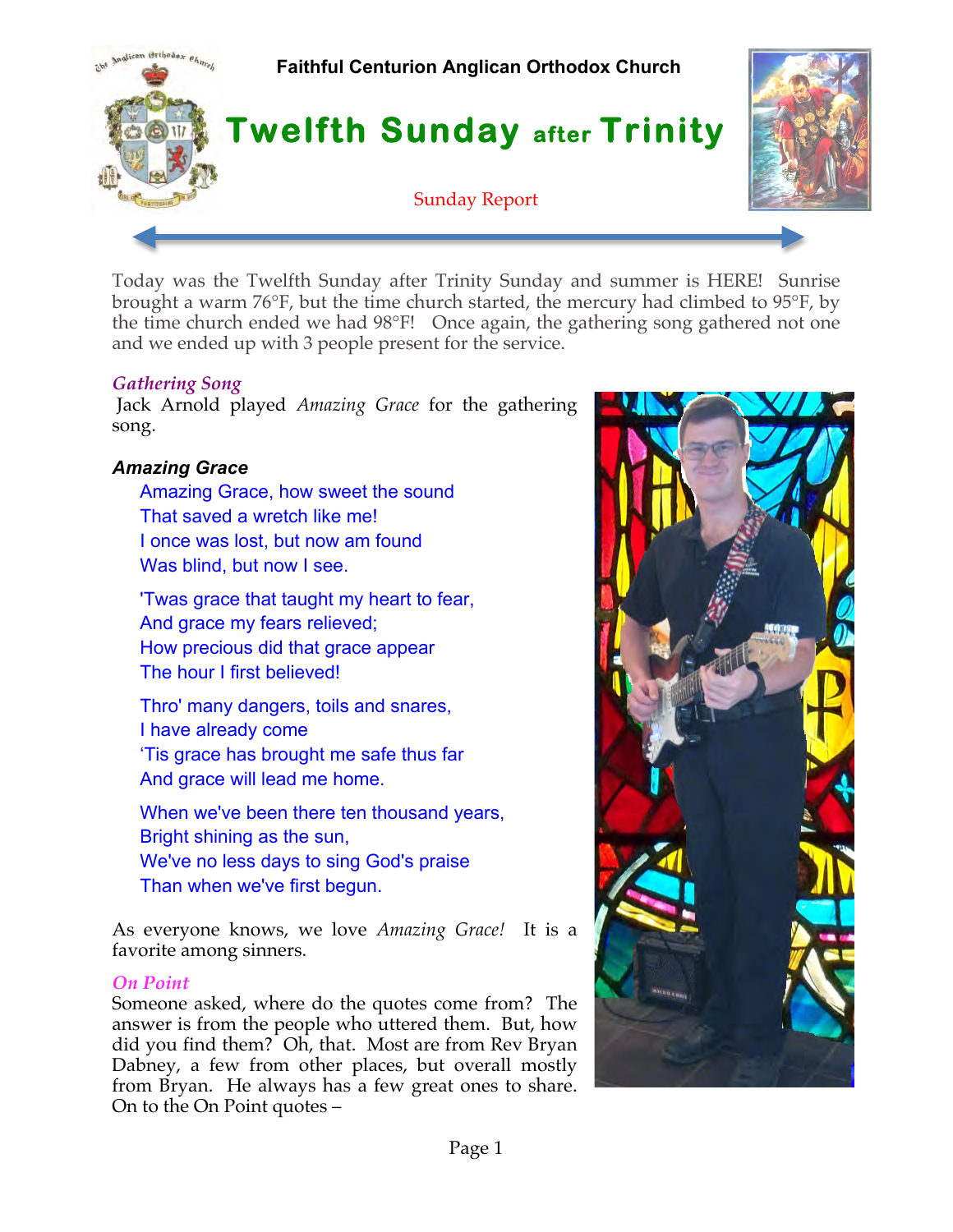And Jesus said unto them, I am the bread of life: he that cometh to me shall never hunger; and he that believeth on me shall never thirst.

*St. John 6:35* 

For we are labourers together with God: ye are God's husbandry, ye are God's building. *I Corinthians 3:9* 

Behold, he cometh with clouds; and every eye shall see him, and they also which pierced him: and all kindreds of the earth shall wail because of him. Even so, Amen.

*Revelation 1:7* 

Come into the lifeboat of the one true church. This old world will soon break into pieces! Hear you not the tremblings of it? The world is but a wreck hard upon a sandbank. The night is far spent  $-$  the waves are beginning to rise  $-$  the wind is getting up — the storm will soon shatter the old wreck. But the lifeboat is launched, and we, the ministers of the gospel, beseech you to come into the lifeboat and be saved. We beseech you to arise at once and come to Christ.

> *JC Ryle* 19<sup>th</sup> century Anglican bishop and author (Holiness, p. 284)

The ... problem of the Bolsheviks was that ... they were truly captivated by utopian delusions ... [All] utopians ... advocate systems and ideas that can only work with imaginary idyllic humans, but never with real human beings. When they discover that real human beings refuse to knuckle under and behave according to utopian expectations, the utopianists respond with violent rage. The greatest strength of capitalism is that it actually works with real human beings ... Capitalism does not require idyllic fictional humans in order for it to work. The most violent terrorists and oppressors of others have always been the utopians. The French Revolution turned violent and the guillotine was introduced [in an] attempt to terrorize actual humans into behaving according to the expectations of the utopianists. The leaders of the Soviet Revolution were no slower or more squeamish in following the same route.

> *Dr. Steve Plaut*  $21<sup>st</sup>$  century professor of economics.

### *Propers*

Each Sunday there are Propers: special prayers and readings from the Bible. There is a Collect for the Day; that is a single thought prayer, most written either before the refounding of the Church of England in the 1540s or written by Bishop Thomas Cranmer, the first Archbishop of Canterbury after the re-founding.

The Collect for the Day is to be read on Sunday and during Morning and Evening Prayer until the next Sunday. If you have a hard time remembering, "Do I read the Collect from last Sunday or next Sunday during the week?" Remember Sunday is the first day of the week. There are also two Bible readings, the Epistle and the Gospel. While they are "lessons", they are not the First Lesson and the Second Lesson, they are the Epistle and the Gospel. The Epistle is normally a reading from one of the various Epistles, or letters, in the New Testament. The Gospel is a reading from one of the Holy Gospels: Matthew, Mark, Luke and John. The Collect is said by the priest as a prayer, the Epistle can be read by either a designated reader (as we normally do in our church)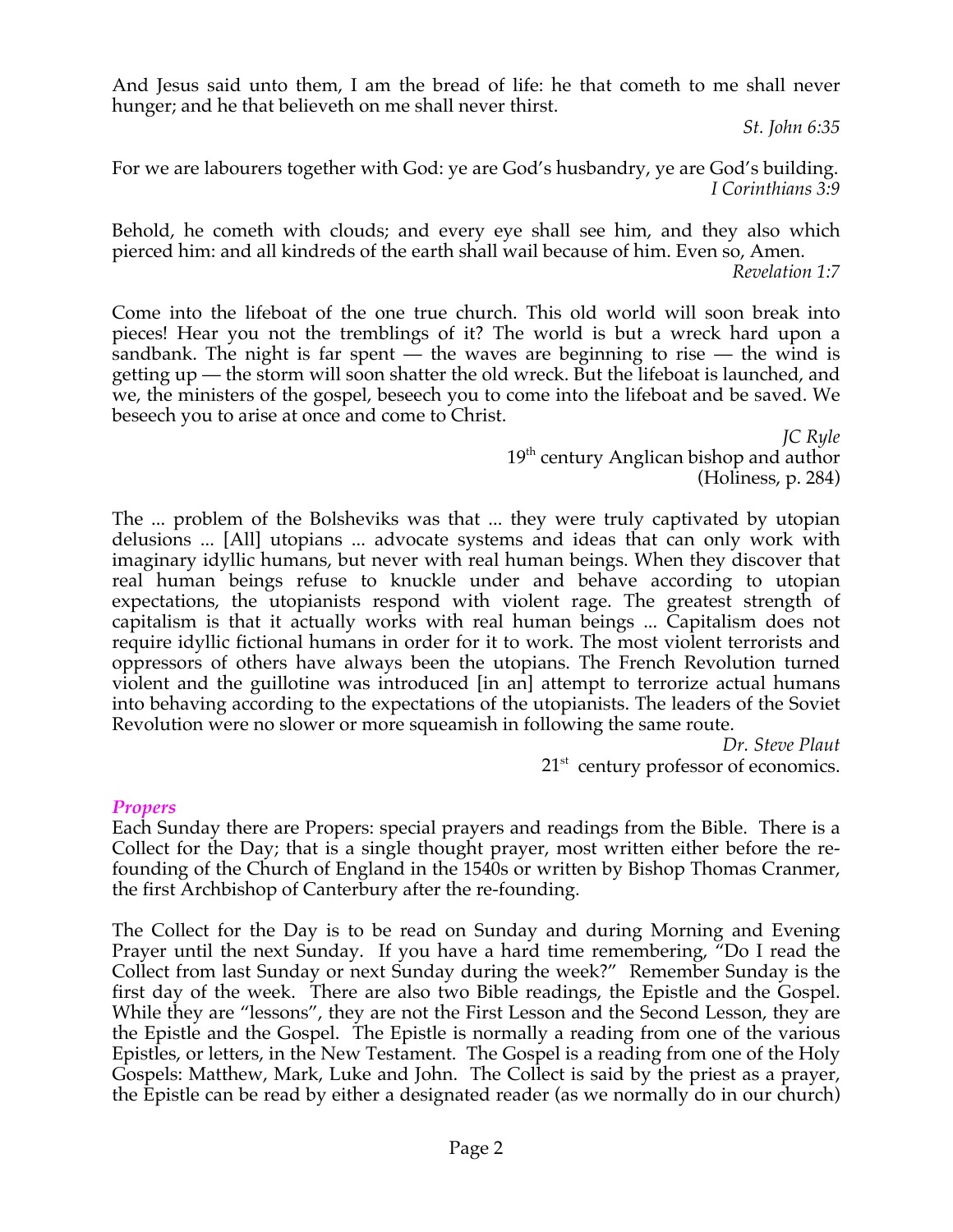or by one of the ministers and the Holy Gospel, which during the service in our church is read by an ordained minister.

The propers are the same each year, except if a Red Letter Feast, that is one with propers in the prayerbook, falls on a Sunday, then those propers are to be read instead, except in a White Season, where it is put off. Red Letter Feast, so called because in the Altar Prayerbooks the titles are in red, are special days. Most of the Red Letter Feasts are dedicated to early saints instrumental in the development of the church, others to special events. Some days are particularly special and the Collect for that day is to be used for an octave (eight days) or an entire season, like Advent or Lent.

The Propers for today are found on Page 206-207, with the Collect first:

# The Twelfth Sunday after Trinity.

*The Collect.*

**LMIGHTY** and everlasting God, who art always more ready to hear than we to **ALMIGHTY** and everlasting God, who art always more ready to hear than we to pray, and art wont to give more than either we desire or deserve; Pour down upon us the abundance of thy mercy; forgiving us those things whereof our conscience is afraid, and giving us those good things which we are not worthy to ask, but through the merits and mediation of Jesus Christ, thy Son, our Lord. *Amen*

Dru Arnold read the Epistle, which came from Paul's Second Letter to the Corinthians,

the Third Chapter beginning at the Fourth Verse. Paul reminds us through the Grace of God we can be able ministers of the new testament, on our own we can be in the end no good. If we are able to completely follow the Law, with good intent, we can through that please God, but inasmuch as that is impossible we fall short. The letter of the Law, which cannot be complied with is death. But following the spirit of the Law gives life. That is Jesus' message, for in the Law is death and in the spirit life. For if there is glory in administering the Law, how much more glory is there in the spirit of the Law, which is Jesus' message?

**S** UCH trust have we through Christ to God-ward: not that we are sufficient of ourselves: but our sufficience to God-ward: not that we are sufficient of ourselves to think any



thing as of ourselves; but our sufficiency is of God; who also hath made us able ministers of the new testament; not of the letter, but of the spirit: for the letter killeth, but the spirit giveth life. But if the ministration of death, written and engraven in stones, was glorious, so that the children of Israel could not stedfastly behold the face of Moses for the glory of his countenance; which glory was to be done away: how shall not the ministration of the spirit be rather glorious? For if the ministration of condemnation be glory, much more doth the ministration of righteousness exceed in glory.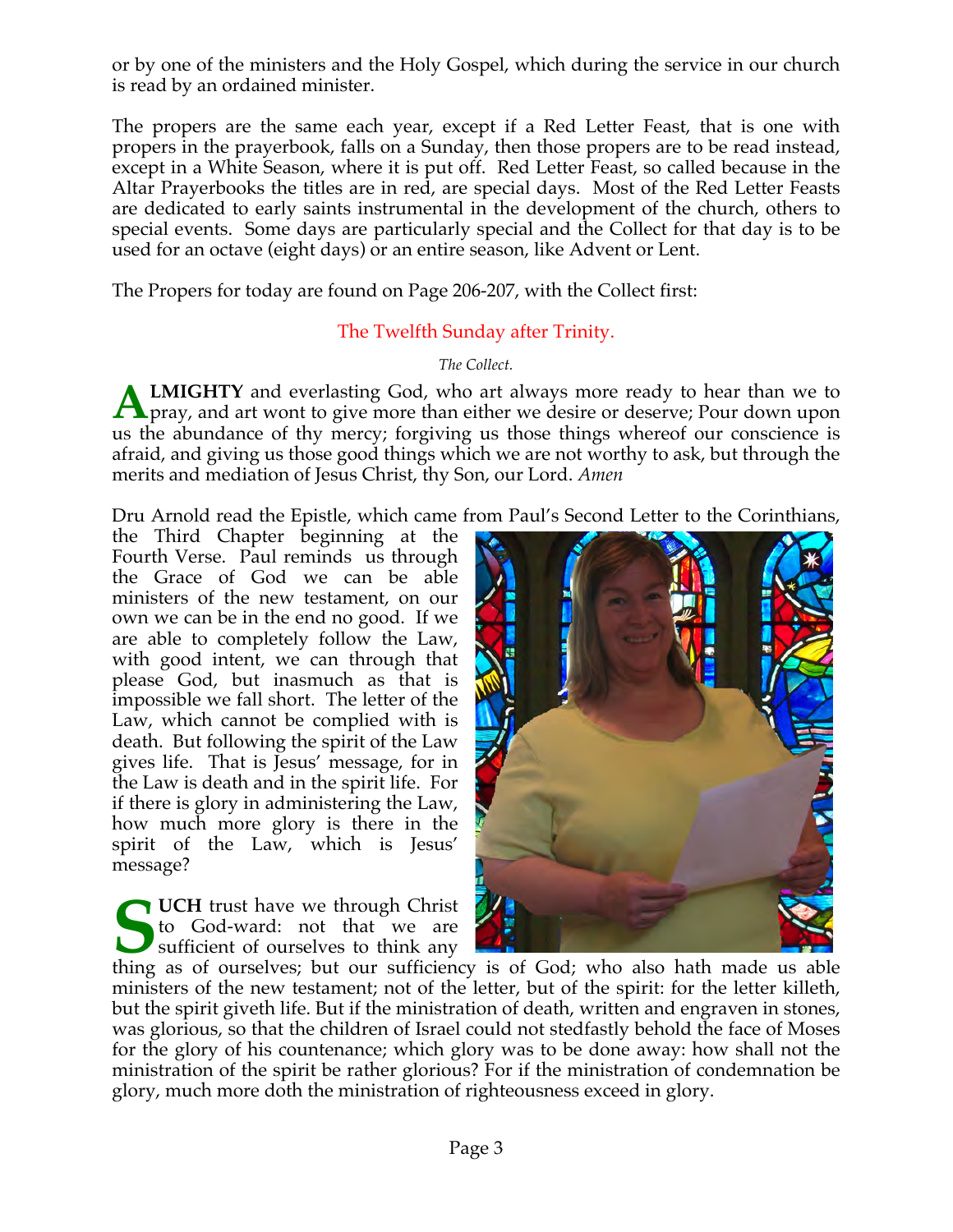Hap Arnold read today's Holy Gospel, which started in the Seventh Chapter of the

Gospel according to St. Mark, beginning at the Thirty-First Verse. Jesus came in to the coast of Decapolis<sup>1</sup>. The people brought unto him a deaf mute. Jesus examined the man, put his fingers in his ears, touched his tongue and said "Ephphatha"<sup>2</sup>, that is, "Be opened." What Jesus did here for the deaf mute physically is what he does for each of us spiritually. Through Jesus, we hear the Word of God and are given the ability to speak it. Conversely, there are none so deaf as those who will not hear and none so blind as those who will not see. It is up to each of us to choose if we will remain blind, deaf and dumb or open our eyes to see, hear and speak the Word of God. When we receive the gift



of sight, hearing and speech we embark on a new life of freedom.

**ESUS**, departing from the coasts of Tyre and Sidon, came unto the sea of Galilee, through the midst of the coasts of Decapolis. And they bring unto him one that was **TESUS**, departing from the coasts of Tyre and Sidon, came unto the sea of Galilee, through the midst of the coasts of Decapolis. And they bring unto him one that was deaf, and had an impediment in his speech; and they bes upon him. And he took him aside from the multitude, and put his fingers into his ears, and he spit, and touched his tongue; and looking up to heaven, he sighed, and saith unto him, Ephphatha, that is, Be opened. And straightway his ears were opened, and the string of his tongue was loosed, and he spake plain. And he charged them that they should tell no man: but the more he charged them, so much the more a great deal they published it; and were beyond measure astonished, saying, He hath done all things well: he maketh both the deaf to hear, and the dumb to speak.



 $\frac{1}{1}$  $^1$  Decapolis - ten cities=deka, ten, and polis, a city, a district on the east and south-east of the Sea of Galilee containing "ten cities, " which were chiefly inhabited by Greeks. It included a portion of Bashan and Gilead, and is mentioned three times in the New Testament (Matt. 4: 25; Mark 5: 20; 7: 31). These cities were Scythopolis, i. e., "city of the Scythians", (ancient Bethshean, the only one of the ten cities on the west of Jordan), Hippos, Gadara, Pella (to which the Christians fled just before the destruction of Jerusalem), Philadelphia (ancient Rabbath-ammon), Gerasa, Dion, Canatha, Raphana, and Damascus. When the Romans conquered Syria (B. C. 65) they rebuilt, and endowed with certain privileges, these "ten cities, " and the province connected with them they called "Decapolis. "

 $2$  Ephphatha the Greek form of a Syro-Chaldaic or Aramaic word, meaning "Be opened", uttered by Christ when healing the man who was deaf and dumb (Mark 7: 34). It is one of the characteristics of Mark that he uses the very Aramaic words which fell from our Lord's lips. (See 3: 17; 5: 41; 7: 11; 14: 36; 15: 34. )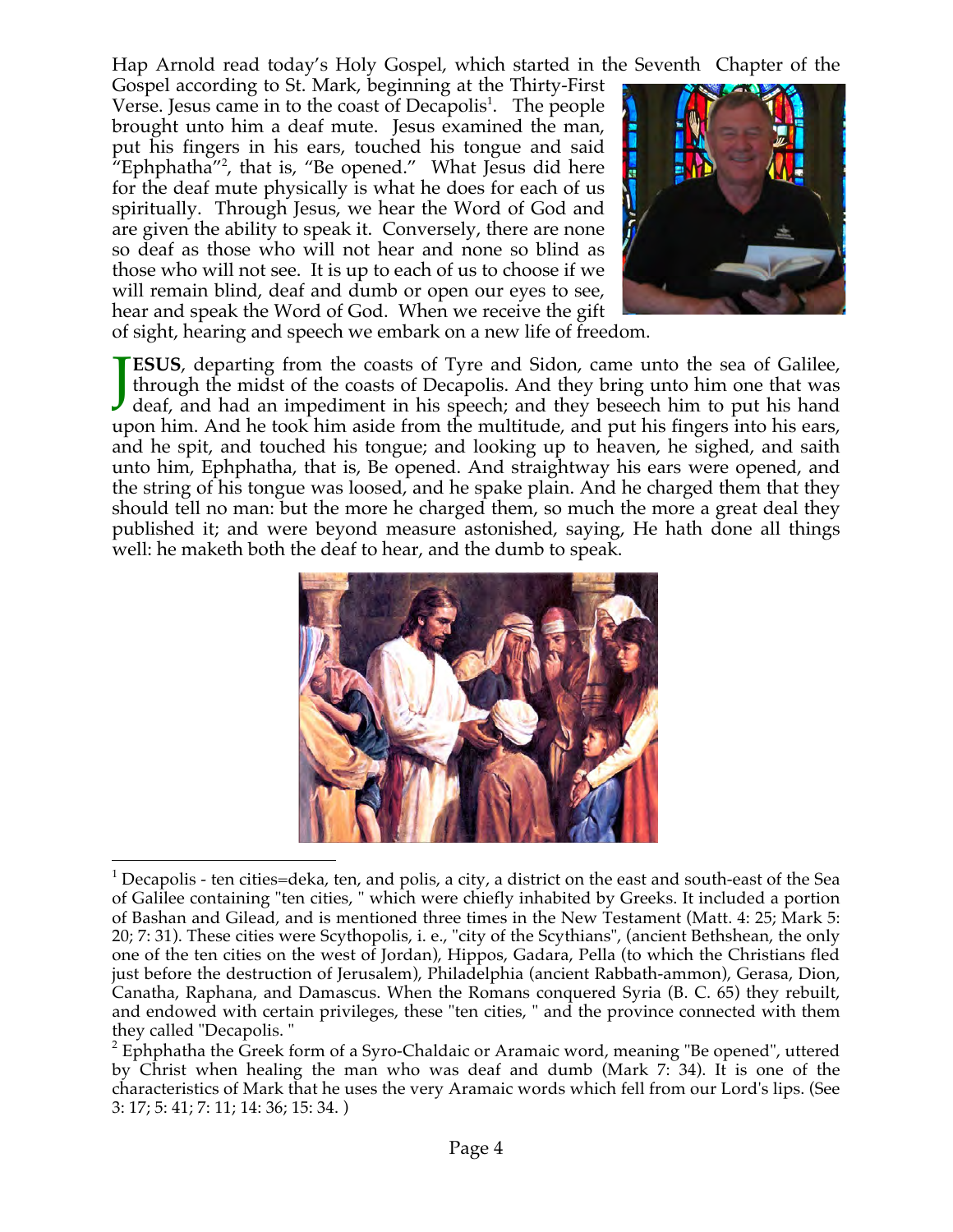# *Sermon – Reverend Deacon Jack Arnold - Time and Action*

Today's sermon tied the Epistle and Gospel together and is partly addressed in the forewords above.



Consider the words from the Collect, wherein we ask God … more ready to hear than we to pray, and art wont to give more than either we desire or deserve; Pour down upon us the abundance of thy mercy; forgiving us those things whereof our conscience is afraid, and giving us those good things which we are not worthy to ask …

We continually pray to God, asking Him for what WE want. Yet, how oft do we listen to Him when He responds? If we will listen to Him and DO what He asks, He will give us more than we have need of, more than we ask for, more than we can even desire. Yet, it requires us to listen to Him, then ACT on what we are told. When we ask His forgiveness, when He gives it, we need to accept it and live it; if we live in the past, we never will benefit.

God gives us guidance through the Holy Ghost, if we will but accept it. He gives us the power to act in the spirit of The Law. The Law or actually 613 little laws turned out to be in of itself a death sentence. The Jews could or would not comply with the 613 Mosaic Laws, which brought them death. Jesus gave us the summary of The Law, which through Him would bring life, everlasting life and happiness here on earth:

**HOU** shalt love the Lord thy God with all thy heart, and with all thy soul, and with **THOU** shalt love the Lord thy God with all thy heart, and with all thy soul, and with all thy mind. This is the first and great commandment. And the second is like unto it; Thou shalt love thy neighbour as thyself. On these two commandments hang all the Law and the Prophets.

Only two laws to comply with, which though simpler, are harder:

- 1. Love God
- 2. Love your neighbor like yourself

Think about it, if you do those two things, you will find you need no other real moral guidance. If you understand the Big Picture, you know what to do on your part of the Little Picture to make your world line up with His World. The problem is just like the Jews, we cannot perfectly follow those either. But we can at least do our very best to follow those directions and change course whenever we aren't. Doing our best is all that God asks of us, not just saying we are doing our best when we aren't. But, happily for us, Jesus' sacrifice on our behalf accounts us as just before God. So, now that we know that, who do we tell about it? Do we let people know, or do we hide our allegiance to the Lord? If you hide your allegiance, you really have none. But we must be open about our alligence and share the Good News with others, that they in time may come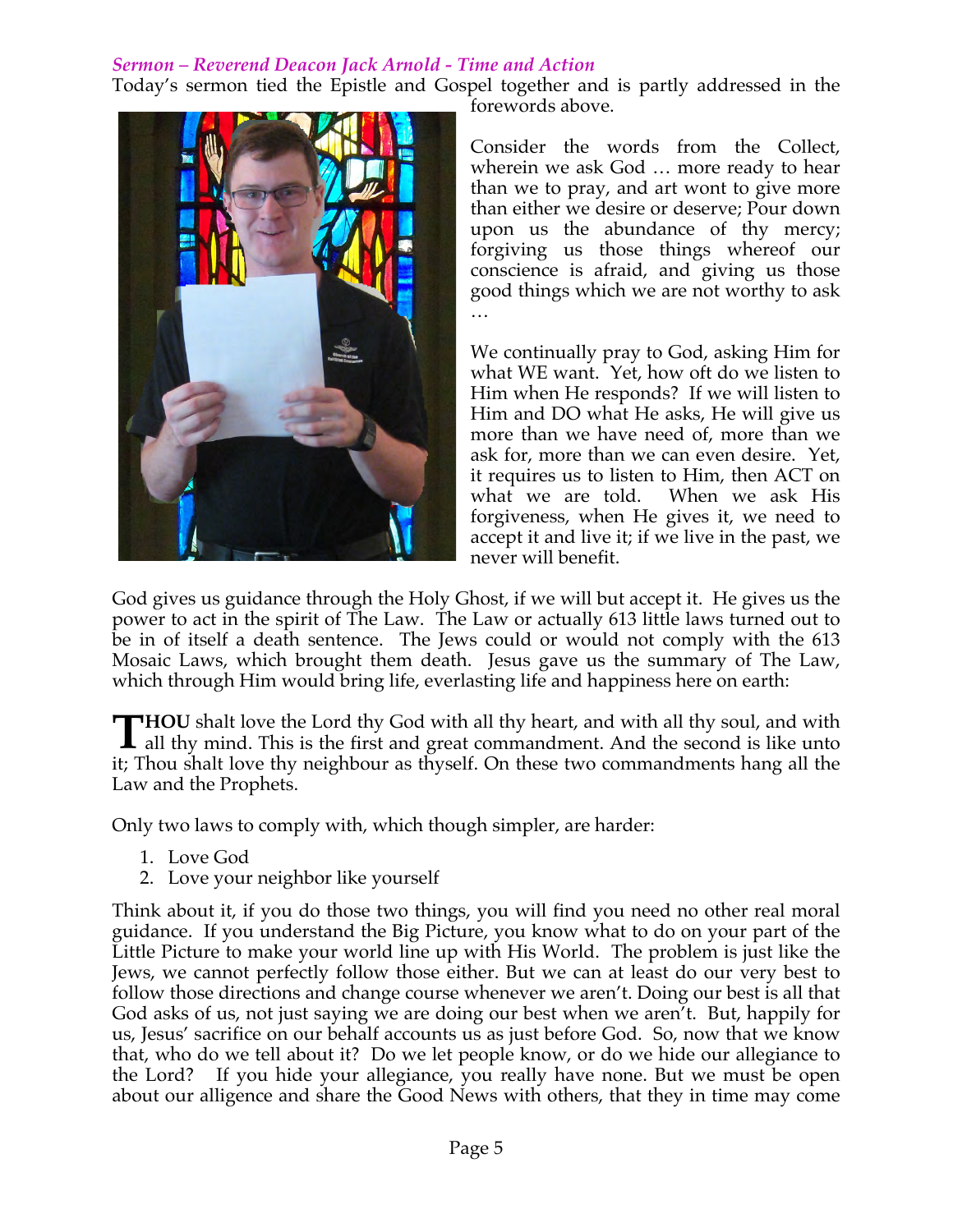to seek the joys of His Kingdom. They may not understand right away, but the seed of the Lord may germinate and grow within them, so that within due course they may understand the Word and come to seek Him.

When Jesus opened the ears and mouth of the deaf mute, He did for him what the Holy Ghost will do for us, if we will but let Him open first our ears to hear, then our mouths to testify, communicate and direct.

Action counts. For by their actions ye shall know them.

Heaven is at the end of an uphill trail. The easy downhill trail does not lead to the summit.

The time is now, not tomorrow. The time has come, indeed. How will you ACT?

It is by our actions we are known.

# **Be of God - Live of God - Act of God**

### *Bishop Ogles' Sermon*

We are oft fortunate to get copies of Bishop Jerry's sermon notes. Today is one of those

Sundays. Today's sermon starts off with the collect, and like always, it will give you a lot to consider in your heart.

### **Sermon Notes**

Twelfth Sunday after Trinity Saint Andrew's Anglican Orthodox Church 18 August 2013, Anno Domini

The Twelfth Sunday after Trinity.

*The Collect.*

**LMIGHTY** and everlasting God, who **ALMIGHTY** and everlasting God, who art always more ready to hear than we to pray, and art wont to give more than either we desire or deserve; Pour down upon us the abundance of thy



mercy; forgiving us those things whereof our conscience is afraid, and giving us those good things which we are not worthy to ask, but through the merits and mediation of Jesus Christ, thy Son, our Lord. *Amen*

**ESUS**, departing from the coasts of Tyre and Sidon, came unto the sea of Galilee, through the midst of the coasts of Decapolis. And they bring unto him one that was **JESUS**, departing from the coasts of Tyre and Sidon, came unto the sea of Galilee, through the midst of the coasts of Decapolis. And they bring unto him one that was deaf, and had an impediment in his speech; and they bes upon him. And he took him aside from the multitude, and put his fingers into his ears, and he spit, and touched his tongue; and looking up to heaven, he sighed, and saith unto him, Ephphatha, that is, Be opened. And straightway his ears were opened, and the string of his tongue was loosed, and he spake plain. And he charged them that they should tell no man: but the more he charged them, so much the more a great deal they published it; and were beyond measure astonished, saying, He hath done all things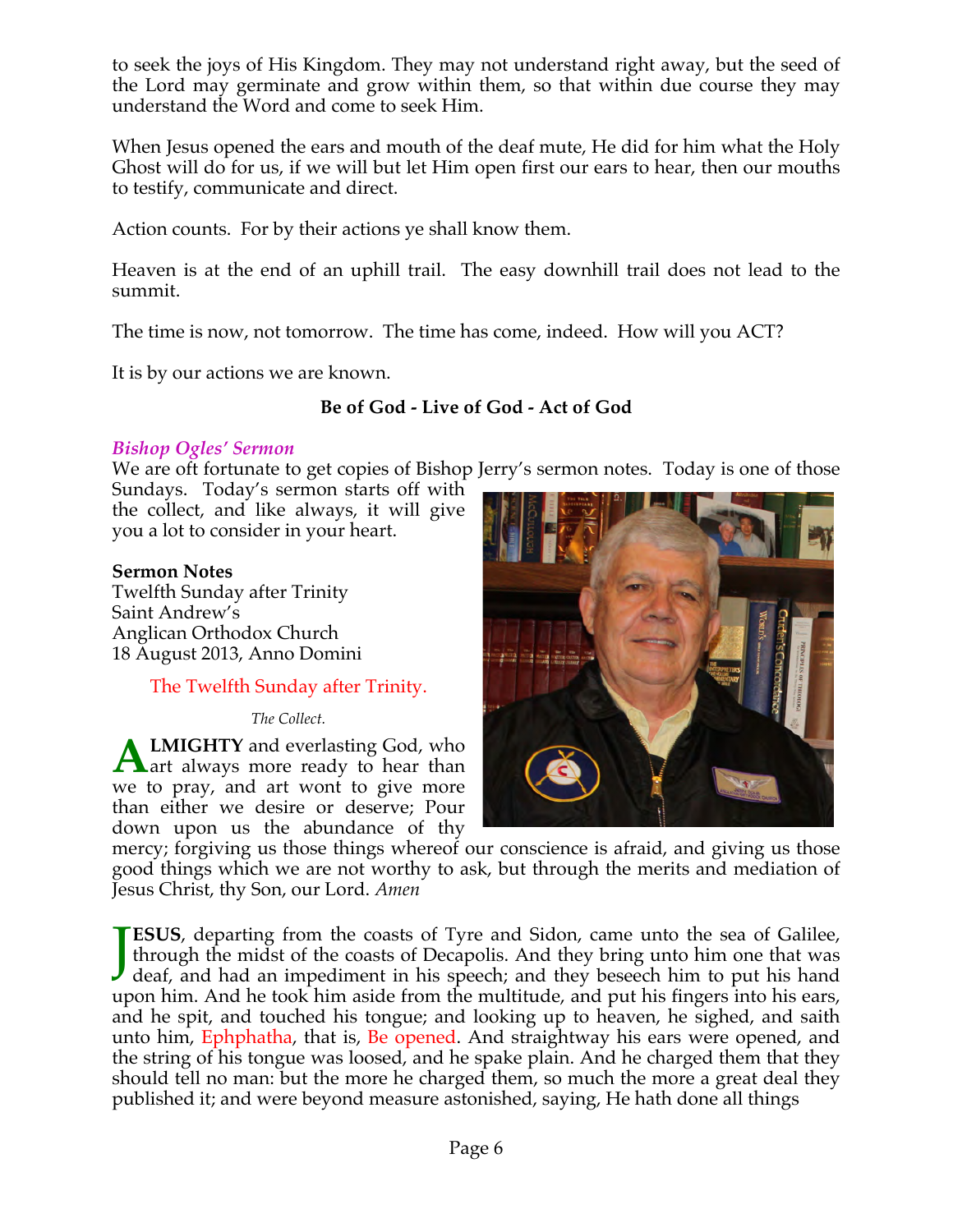### **Two Spirits That Drive The Christian**

### **The Seeking Spirit**:

 Our text opens today following the visit of Christ to the coast of Tyre and Sidon where, we are told in verse 24, "*He could not be hid*." Because He was **SOUGHT** out by a Syro-Phenecian woman who had **HEARD** of Him, came and fell at His feet pleading that He cast out an unclean spirit from her precious little daughter, her prayer was answered. This Christ did. The lesson, of course, is this: Christ can in no wise be hidden from those who seek Him. How may the "*Light of the World*" be concealed in the desert night? Moreover, He delights at being found by those who seek Him. As our Prayer of Collect says: He is "*always more ready to hear than we to ask*." So Christ deliberately desires to give us that for which we ask – as long as we ask for those things that it is His will to grant. One of the characteristics of the spirit of a Christian is that of a SEEKER. "*Ask, and it shall be given you; seek, and ye shall find; knock, and it shall be opened unto you: For every one that asketh receiveth; and he that seeketh findeth; and to him that knocketh it shall be opened*." (Matt 7:7-8)

 No man comes to Christ if he has not sought Him out. So first and foremost, we must have a Seeker spirit. There must have been a great guilt that has impinged upon our consciences at some point, evoked by the Holy Spirit, to cause us to feel and know our absolute depravity and sin. Even a dying child, or a dreadful disease, may awaken us to our great need – 'the soul's sincere desire.' Some, like the lost sheep, know not where to seek; so they bleat and scurry to and fro in the wilderness rocks until their cries are heard by the Good Shepherd who comes to them in their loneliness and fright. Shouldn't we, if able, be like those Greeks who came to Philip at Bethsaida, and desired of him, inquiring: "*Sir, we would see Jesus*!" (John 12:21 (KJV) But, like the lost sheep of the parable, are not able to go to Him, so they cry out where they are. Some are blind, cannot see, and are BROUGHT to Christ so that the scales may be removed from their eyes and they may see. How does such faith come? "*So then faith cometh by hearing, and hearing by the word of God*." (Romans 10:17) Have you both heard and believed from the Word of God? Someone must have TOLD you. Have you told others?

 Now, in order to share good news, one must be the recipient of Good News – the Good News that is the Gospel of our Lord Jesus Christ! Knowing a truth of imponderable benefit to others must compel us to speak out. Have we remembered the Lord's very last prayer before His ascension? "*Go ye therefore, and teach all nations, baptizing them in the name of the Father, and of the Son, and of the Holy Ghost: Teaching them to observe all things whatsoever I have commanded you: and, lo, I am with you alway, even unto the end of the world. Amen*. (Matt 28:19-20) Have you gone to those who have not heard, who cannot see to come to Christ?

 Now Jesus returns the shore of the Galilean Sea – to Decapolis. We are told that, without the news of His coming being published in the newspapers or broadcast on radio, men brought a fellow to Christ who could neither see nor speak. How did they know that Christ was coming? Perhaps bad news does travel rapidly, but Good News travels with the speed of light – the Light of the World. Every place that Christ went, healing and doing good, the witnesses heralded his name and movements everywhere. The news was simply too good to keep silence. It is impossible to know Christ and keep silent. There are no secret Christians!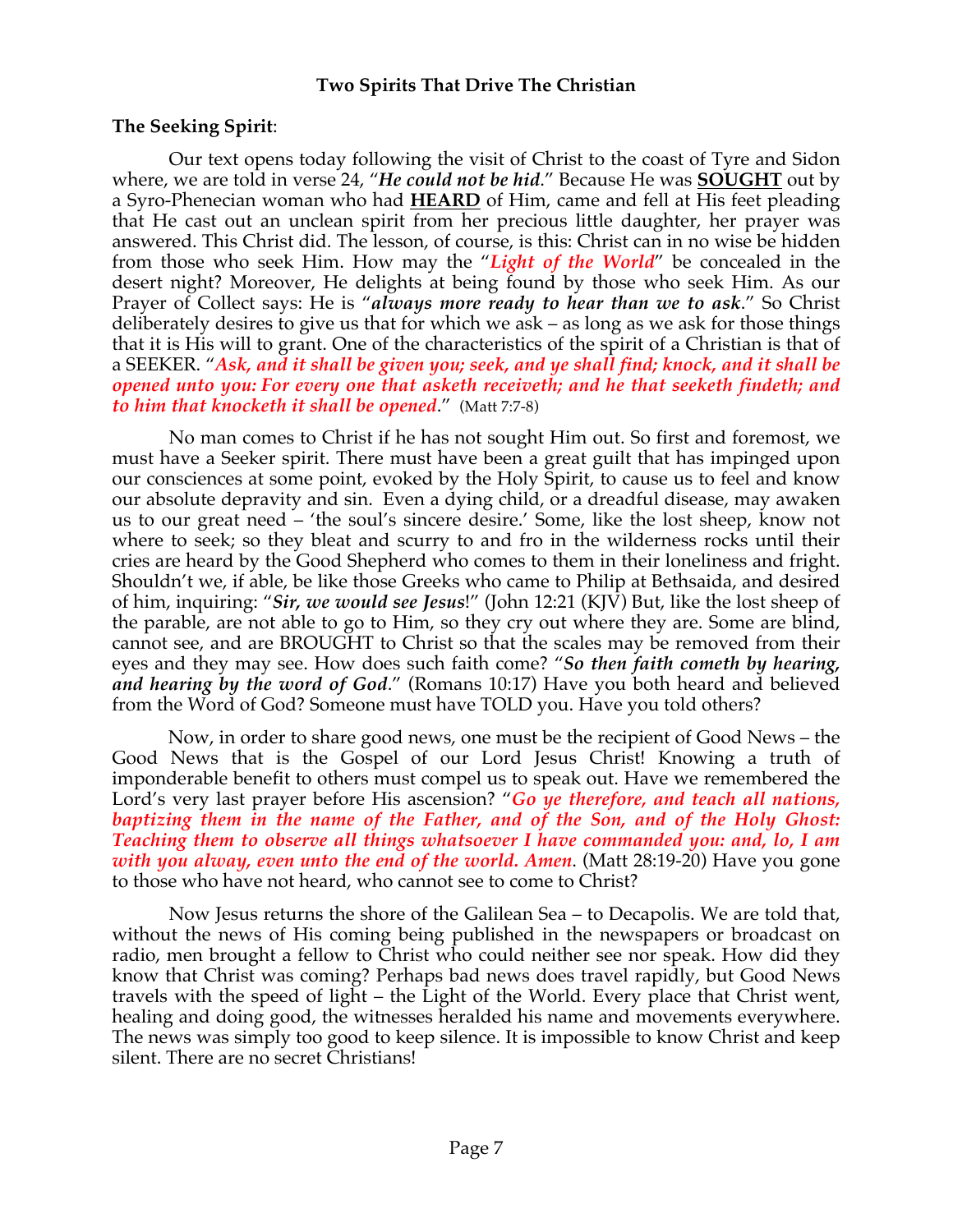### **The Missionary Spirit**:

 Once we have seen, heard, and known Christ, there is a second spirit that must evince itself – the **MISSIONARY SPIRIT**! So how is Christ greeted on His arrival at Decapolis on the coasts of Galilee? Men bring to Him a friend who was both deaf and had a speech impediment. Such impediments of speech are common to those who have not, and cannot, hear. All who have not heard the Gospel are also handicapped from speaking it to others. These men who brought this deaf man to Christ had already heard of Him and knew that He was able to heal. So they put feet to their faith and brought a man who could not have heard of Christ. Faith is like a newborn babe – it cannot lie still. It must exercise itself and cry out and, thereby, **GROW**! Our own faith is increased when we share that faith with others and observe the resulting miracle!

 *32 "And they bring unto him one that was deaf, and had an impediment in his speech; and they beseech him to put his hand upon him.*" Men, who were able to know of Christ by HEARING of Him, now bring one to Christ who had no such benefit. I love the spirit of love and compassion that is generated in a heart full of faith. Please note that these men ask nothing that would be shocking of Christ. They do not make demands in their prayer such as the modern church advocates. They besought (pleaded) only that Christ "*put His hand upon*" the deaf and dumb man. Why were they not more specific? Do our prayers have to be specific in detail? Not at all! In the Lord's Prayer, we simply ask that His will be done. If the will of Christ is done in our lives, it will be enough! These men could not demand that Christ restore the man's tongue and loose his ears. So, they knew that the mercy of Christ would do all things needful. We never inquire or suggest the means by which Christ should answer our prayers, we should settle always for the happy result and not the means. We might properly remember that "*His ways are not OUR ways, and our ways are not His ways*."

 There is no secret formula or incantation whereby the miraculous works of God are produced. The simple and mysterious manner in which Christ healed this man could be replicated precisely a thousand times by mere men with no such result. The power was not in the MEANS, but in the LORD! *33 "And he took him aside from the multitude, and put his fingers into his ears, and he spit, and touched his tongue."* The example here is one of intimacy*.* We would sooner drink from the same glass as our child than that of another's. When we are healed, it is a matter between the one being healed and the healer. So Christ took the man away from the multitude. Our greatest healing from sin is ALWAYS a matter of our coming face to face with Christ and apart from the multitudes. Christ touched the man by placing His fingers in his ears, and spit and touched His tongue. The man was not repelled by this intimate touch. His great need was to speak and hear – not to worry about the means. Many of my own prayers have been answered in amazing and surprising ways – almost never the way I expected. Jesus is a Lord of surprises. He will answer our prayers in ways that will result in our greatest benefit and in ways that we could never have imagined. When we pray, we must expect to be touched by Him, and we must expect to receive Him into our innermost being.

 Christ did all things in perfect fellowship with the Father. When we undertake to serve God with a great work, even though our intentions may be commendable, we must first look to God. *34 "And looking up to heaven, he sighed, and saith unto him, Ephphatha, that is, Be opened.*" Even our Lord Jesus Christ, the only Begotten of the Father, looked to His Father in all of His works and miracles. He did so because, first, He wished to have His Father's concurrence in all things; and, secondly, He desired to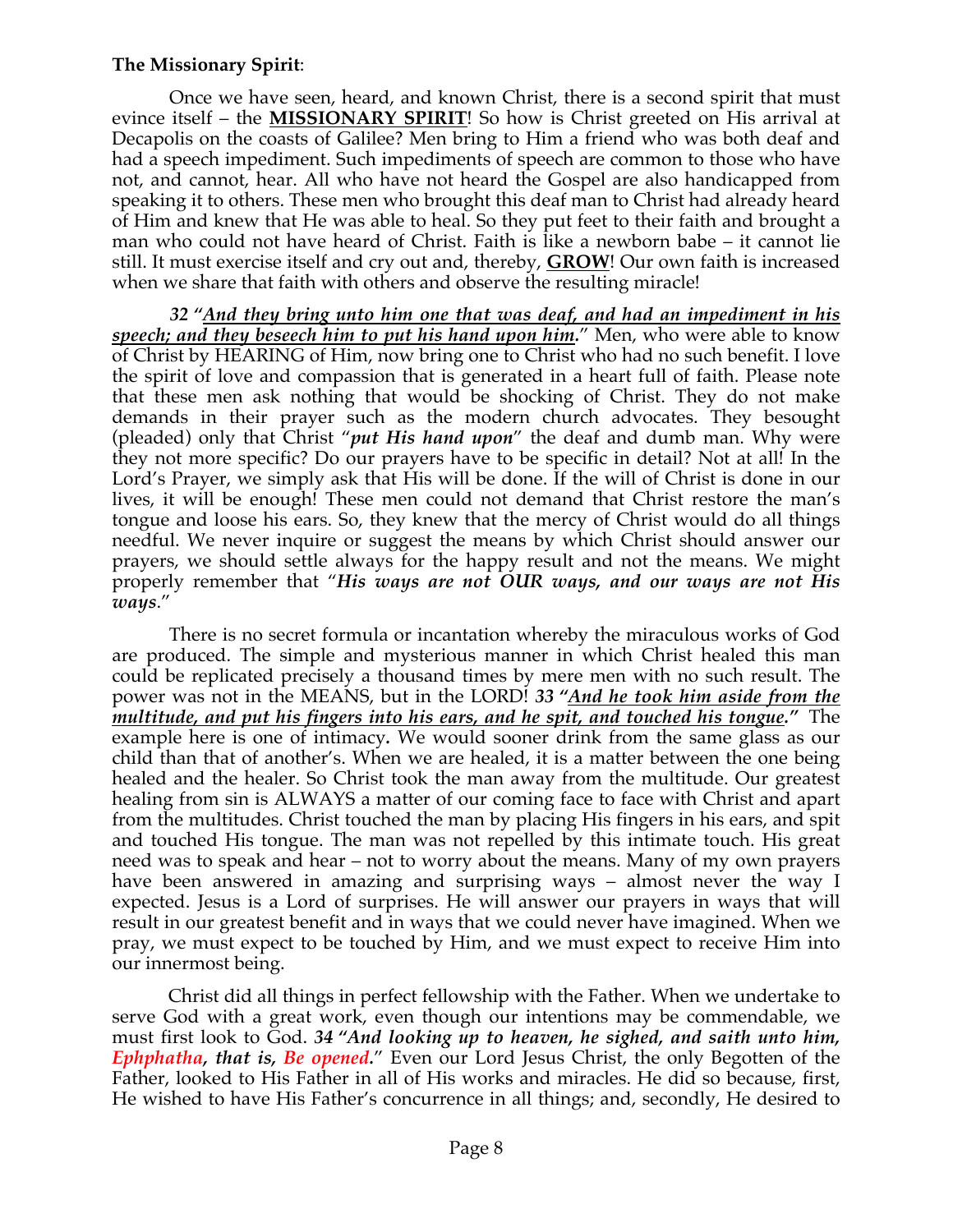glorify the Father in all that He did. So must we! Do we boast of our success at organizing a worship service that attracts man, or our success at Bible studies that attract many? The glory is not ours, but belongs to God. In healing, Jesus ALWAYS took compassion on the person who sought it. The Good Samaritan was the only one who took compassion on the poor Jew who lay dying on the Road to Jericho. He felt the pain of the Jew. Jesus feels our pain as if it were His own. He makes Himself One with whomever He touches to heal and forgive.

 What was the results of the Lord's command of "*Ephphatha*!"? *35 "And straightway his ears were opened, and the string of his tongue was loosed, and he spake plain.*" When Christ speaks a single word to our hearts, the response is immediate – just as immediate as Paul's being struck down on the road to Damascus. The mystery of god is at work in opening eyes that they may see, or even in blinding the eyes that we may KNOW Him as Paul was blinded on that Road. Once our eyes have been opened to the beauty of the Lord, our tongues shall also speak plainly of Him - "….*the string of his tongue was loosed, and he spake plain.*"

 The counsel of our Lord in the next verse may seem a bit strange, but it has a great lesson secreted in its heart. *36 "And he charged them that they should tell no man: but the more he charged them, so much the more a great deal they published it."* Please tell me: was this not a bit improbable that a man could be healed of speech and hearing and should remain silent about it? Do you really believe that Jesus intended that they MUST not tell anyone? Remember the young man, blind from birth, whose sight Jesus restored and commanded to tell no one? Or do you remember the leper that Christ healed whom He commanded, "*Tell no man*!" What profound truth was Christ conveying with such counsel? I believe the answer to that question is apparent based on what I know of the loving Lord. How can a man who has been unable to speak keep silence after having his speech restored? It is natural and irresistible that the first thing such a man will do is practice his speech, and tell every soul how he recovered it. The same with the blind man who was healed. How can he go home to his parents and not tell them the obvious – that once he was blind, but now he sees? Or the leper, who was forced to separate himself from friends and family, not tell all that he no longer has leprosy and why?

 Jesus is making this point: Once the power of god has worked a marvelous work and a wonder in your soul, how can you keep silence even if commanded by God Himself! Jesus is saying to us, "*Though I command your silence from telling others all that I have done in healing your guilty soul and your body, you cannot bear to keep silence*." Once you have known Christ and His Gospel, it will be IMPOSSIBLE for you to keep that secret! You must proclaim the good news from the roof tops!

 When Christ has forgiven your sins, and received you by adoption into the family of God, all people will see the change and wonder of that marvelous work come over you. *37 "And were beyond measure astonished, saying, He hath done all things well: he maketh both the deaf to hear, and the dumb to speak*." When Christ works a miracle in your life, it is seldom solitary – it is a healing of all ills the first of which is your deadly disease of sin. He practices '*triage*' in addressing our most serious affliction first – and that most serious affliction is always sin, for its end is eternal death and darkness.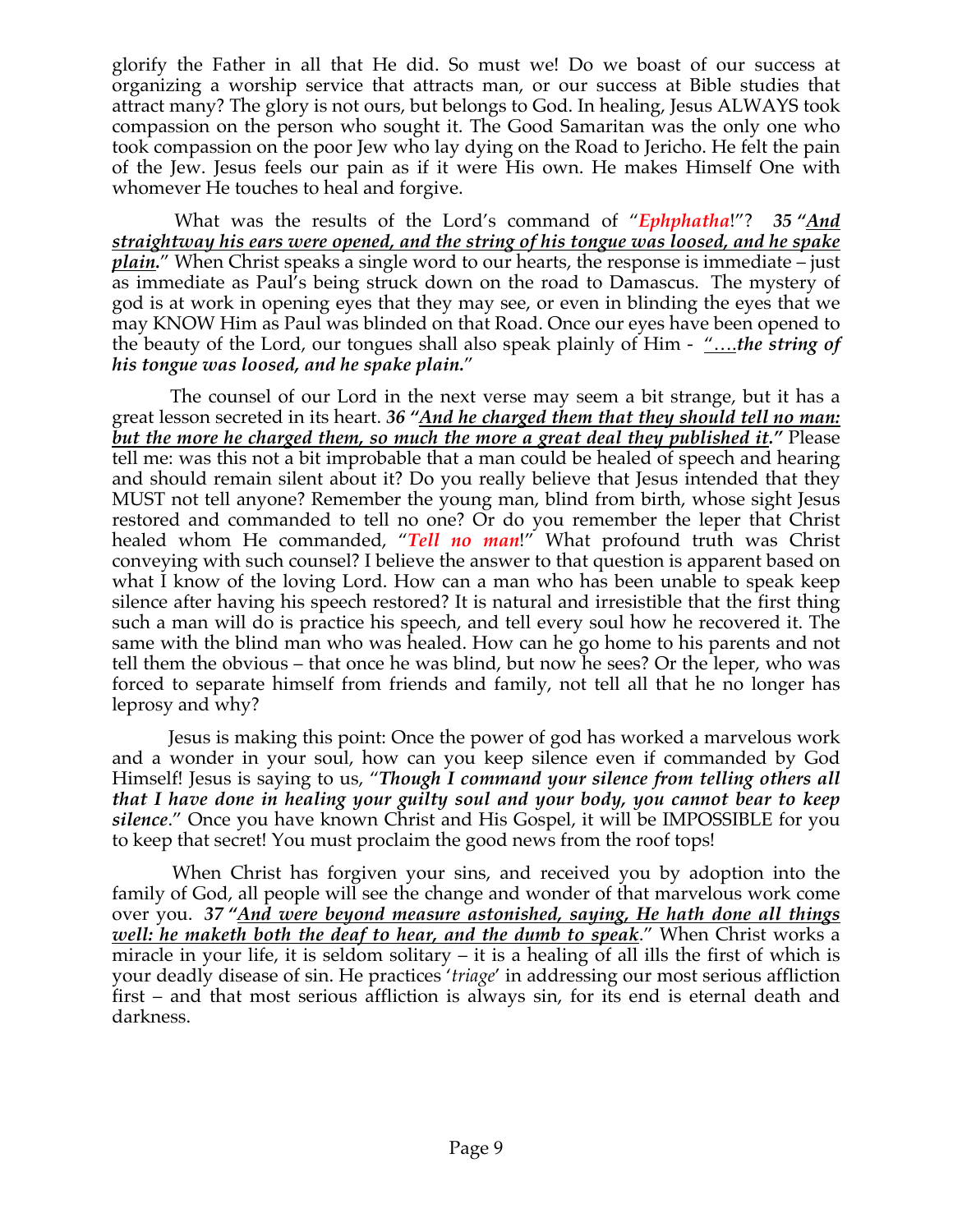# *Rev Rick Reid of Saint Peter's Sunday Sermon*

We are happy to have a sermon from Reverend Rick Reid, minister of Saint Peter's,



whose congregation is right at the Worldwide Headquarters of the Anglican Orthodox Church. Rev Rick has all the resources and challenges right at hand. Speaking of at hand, here is his sermon for the Eleventh Sunday after Trinity (last week, but it got in late):

### **Every one that exalteth himself shall be abased; and he that humbleth himself shall be exalted**

St. Luke xviii. 9.

In our Gospel reading this morning Jesus told a parable. In the parable, a Pharisee *"stood and prayed thus with himself, 'God, I thank You that I am not like other men — extortioners, unjust,* 

*adulterers, or even as this tax collector. I fast twice a week; I give tithes of all that I possess'"Luke 18 11-12,* Another man, a tax collector, *"standing afar off, would not so much as raise his eyes to heaven, but beat his breast, saying, 'God, be merciful to me a sinner!* Jesus stated the hated tax collector was the one who returned to his home justified, *"for everyone who exalts himself will be humbled, and he who humbles himself will be exalted*.

Another time Jesus noted some who were invited to a wedding feast choose the best places. He instructed them instead to seek the low places and allow others to exalt them; once again:*"For whoever exalts himself will be humbled, and he who humbles himself will be exalted"* (Luke 14:7-11).

The real problem with each of these individuals is they thought too highly of themselves.

When Jesus was at the house of Simon, a Pharisee, a woman who was known to be a sinner came in and began to wash His feet with her tears, wiping them dry with her hair, and anointing them with a fragrant oil. Luke 7:36-38

When a Pharisee saw this, he thought to himself, *"This man, if He were a prophet, would know who and what manner of woman this is, who is touching Him, for she is a sinner"* Luke 7:39.

Jesus, knowing his thoughts, told a story of two debtors who were both unable to pay their debts (Luke 7:41-42). The point of the story was to show the Pharisee though this woman was indeed a sinner; so was he.

Neither the woman nor the Pharisee had the ability to pay for their sins, and they were essentially the same, in God's eyes. (Luke 7:44-48)

The Pharisee's problem was he thought himself more righteous than the woman. So confident in his self-righteousness that he could not see his own sin.

This, you see, is the root problem of self-righteous. If you cannot acknowledge your faults, you cannot fix them.

It is typical of those who can neither find fault in themselves or accept the fault found by others that they have no problem finding numerous faults, real or imagined, in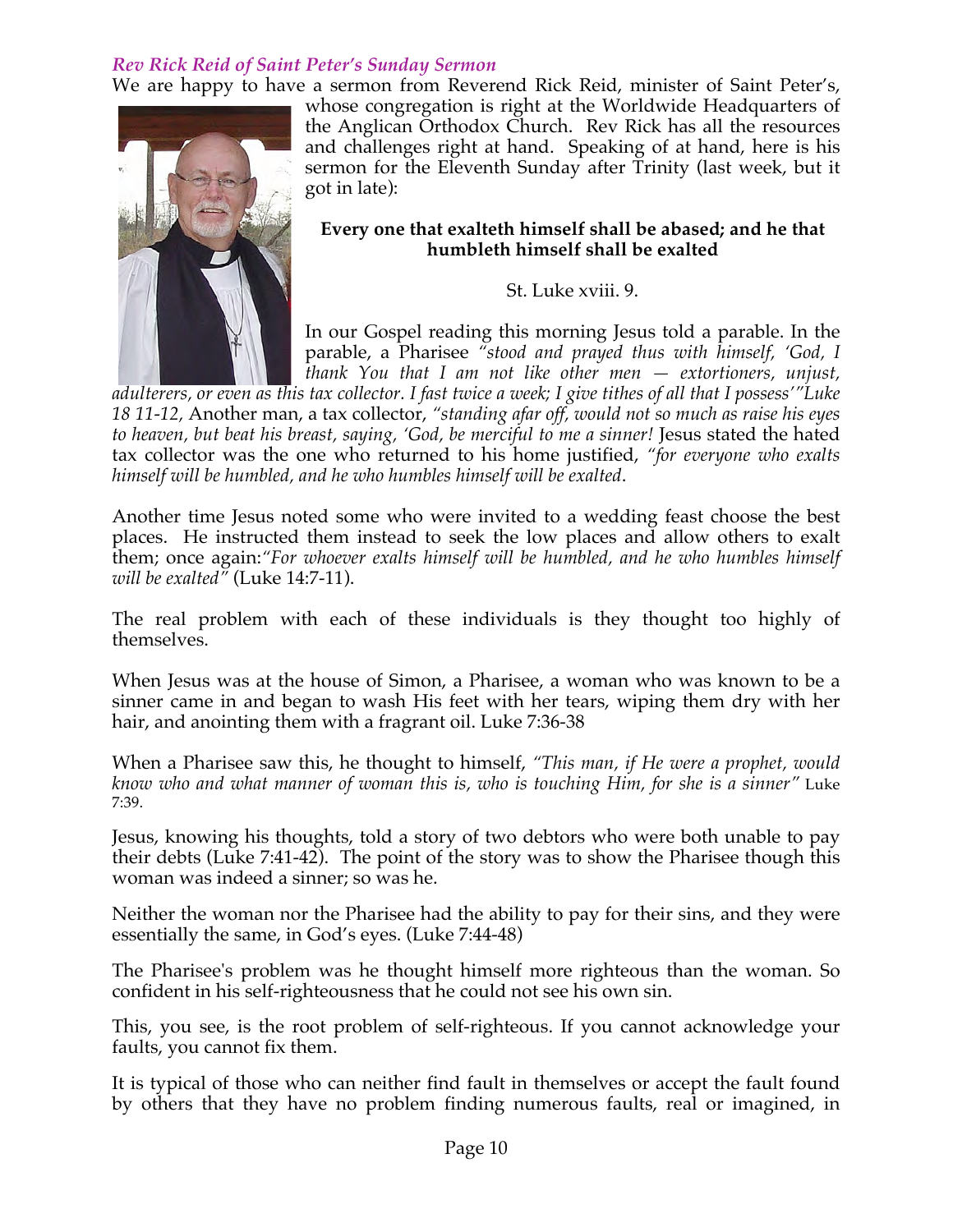others. This is not only blatant arrogance but public display of another fault on their behalf, yet characteristically they see that not either.

The self-righteous of consider themselves and their personal ideas and ideals gifted from God, while paying no attention to God and His Word. In their mind, God's Word is not the standard, and not even Christ is the standard; *their* standard is THE standard.

This ego centric standard was manifest in the religious leaders who sent officers to arrest Jesus, but could not do so.

Saint John tells us those same officers, after hearing Jesus, said, *"No man ever spoke like this Man!"* (John 7:46). When the religious leaders heard this, they said, *"Are you also deceived? Have any of the rulers or the Pharisees believed in Him? But this crowd that does not know the law is accursed.*

Once again they revealed their obvious self-righteousness, holding themselves up as THE standard, denigrating the common people who believed in Jesus.

There are Christians within the church today, who have a high regard for themselves and their opinions. We have all probably seen them with our own eyes and heard them with our own ears. The writer of the book of Hebrews instructs us to "fix our eyes" on Jesus (Hebrews 12:2). When we look at Jesus, we will not be looking at others, and worrying about whether or not they match up with our own righteousness or lack thereof.

We must look to Christ for THE standard and realize we have no ability, let alone right to set the bar. We will never be perfect, only through Him can we be accounted as so.

Charles Inglis (Ing´glIs, Ing´gəlz), 1734–1806, was an Anglican Bishop who immigrated to America in 1755 from Ireland. He wrote he knew who he was [a sinner] – he knew where he belonged [afar off] – he knew how he felt [ashamed] – he knew what he needed [mercy] – he knew from whom to get it [God] – and he knew when he got it [that he went down to his house justified], just as in the parable that Jesus told.

God cares not how much we have accomplished or how good we think we are. He does care if we did our best to do His Will.

The essence of God is Love. Our concern should be that of the publican, we are great sinners; in Jesus we have a great savior! Be not like the Pharisee, concerned about how well you have done, while failing to notice how you have failed.

How will we come before God? Pleased with our miserable performance or as sinners in need of His Mercy, His Help, His Forgiveness, His Accounting on our behalf.

Come now, miserable offenders, if we come as the repentant tax collector…we can all go down to our homes justified, and be exalted in due time, for as St. James said:

Humble yourselves in the sight of the Lord, and he shall lift you up. James 4:10

St. Peter said: Humble yourselves therefore under the mighty hand of God, that he may exalt you in due time –

How will you leave here and come before the Lord?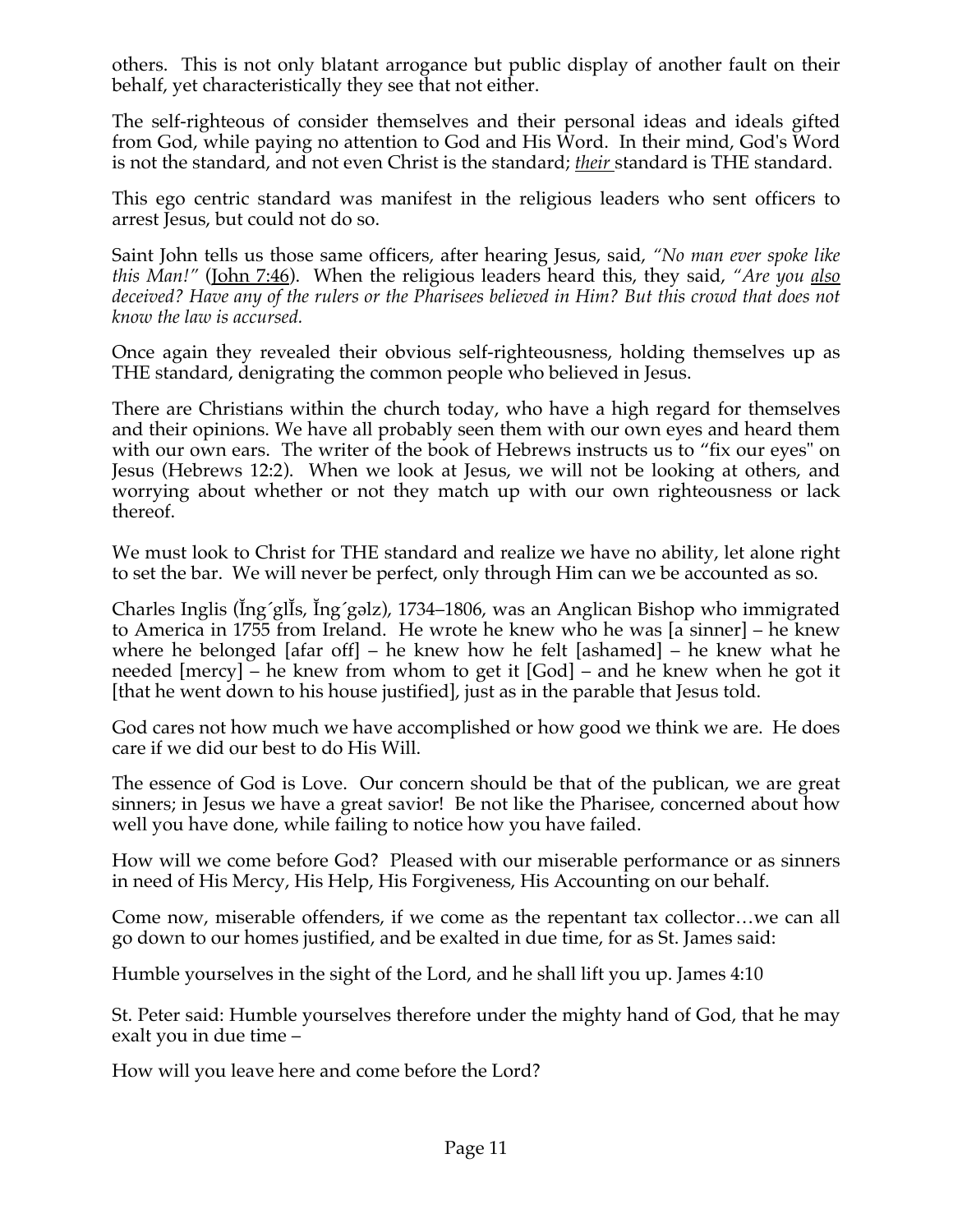# *Rev Bryan Dabney of Saint John's Sunday Sermon*

We are fortunate to have Bryan's Sunday Sermon. If you want people to come to The Truth, you have to speak the truth, expouse the truth and live the truth. This is really a good piece and I commend it to your careful reading.

# **Twelfth Sunday after Trinity**

In our Old Testament lesson (Isaiah 29:18-24) we were treated to an interesting set of verses that speak not only of a near-term event in Isaiah's day, but of something that is even beyond our present, and which is drawing ever nearer as I speak. Look again at verse 20 wherein we read that, For the terrible one is brought to nought, and the scorner is consumed, and all that watch for iniquity are cut off.

In the prophet's day, the Assyrian king Sennacherib was preparing his army to march against King Hezekiah of Judah. The Assyrians were well known by the  $8<sup>th</sup>$  century BC as a cruel and vicious people. They were approaching the land of Judah with an army which likely exceeded of two hundred thousand strong. The bulk of that force would eventually lay siege to Jerusalem. In the face of so great a host, the LORD informed the prophet that he would preserve the city and turn Sennacherib back. In a later chapter (37:33-37), the prophet set forth the details of the invasion and siege by the Assyrian army, as well as its destruction. What a relief it must have been for the people of Jerusalem to see the corpses of the Assyrians who only the day before had been preparing for their initial assault upon their city. This miracle was accomplished by one angel who passed through the Assyrian camp and slew the whole lot of them. Sennacherib's military campaign against Judah was further complicated by news that the Ethiopian king, Tirhakah, was approaching to do battle with him. The Assyrian king was then in command of a much smaller force which had been besieging another town. Finding the bulk of his army destroyed, the king retreated to his own land only to die at the hands of two of his sons (37:38).

The scorning commanders of the Assyrian army as well as the army itself were defeated by him who has never known defeat. The mocking comments by Rabshakeh — or "chief cup bearer" of the king (36:2-20) — were brought to nought with the destruction of the Assyrian army assigned to take Jerusalem. God had been angered by the Assyrian king's hubris, while at the same time he was pleased by King Hezekiah's humbleness (37:1-7). Humility on the part of the kings of Israel and Judah was a rare commodity and God rewarded Hezekiah for his recognition that he, the LORD, was his sure defence in the face of such an overwhelming force.

Throughout the history of mankind, God has acted against Satan's minions who have sought to harm those who are of the camp of God. Sennacherib's campaign against the kingdom of Judah is just one example for us to consider. Others, such as Amalek (Deuteronomy 25:17-19); Haman (Esther 3:1-13); as well as the wicked rulers of Edom (Obadiah 10-14) had also lifted up their hands to harm Israel and, as a result, were brought down and ruined. Just as Jeroboam (I Kings 12:25-33)and Ahab (I Kings 21:17- 26) had sought to turn the people of God from his worship and to follow after false deities, so too did God judge and destroy their houses.

God does not delight in the destruction of the wicked (Ezekiel 18:23), but he will pour out his wrath upon all who are so involved, which includes those who would harm his own. The prophet Nahum was given to prophesy of the coming destruction of Nineveh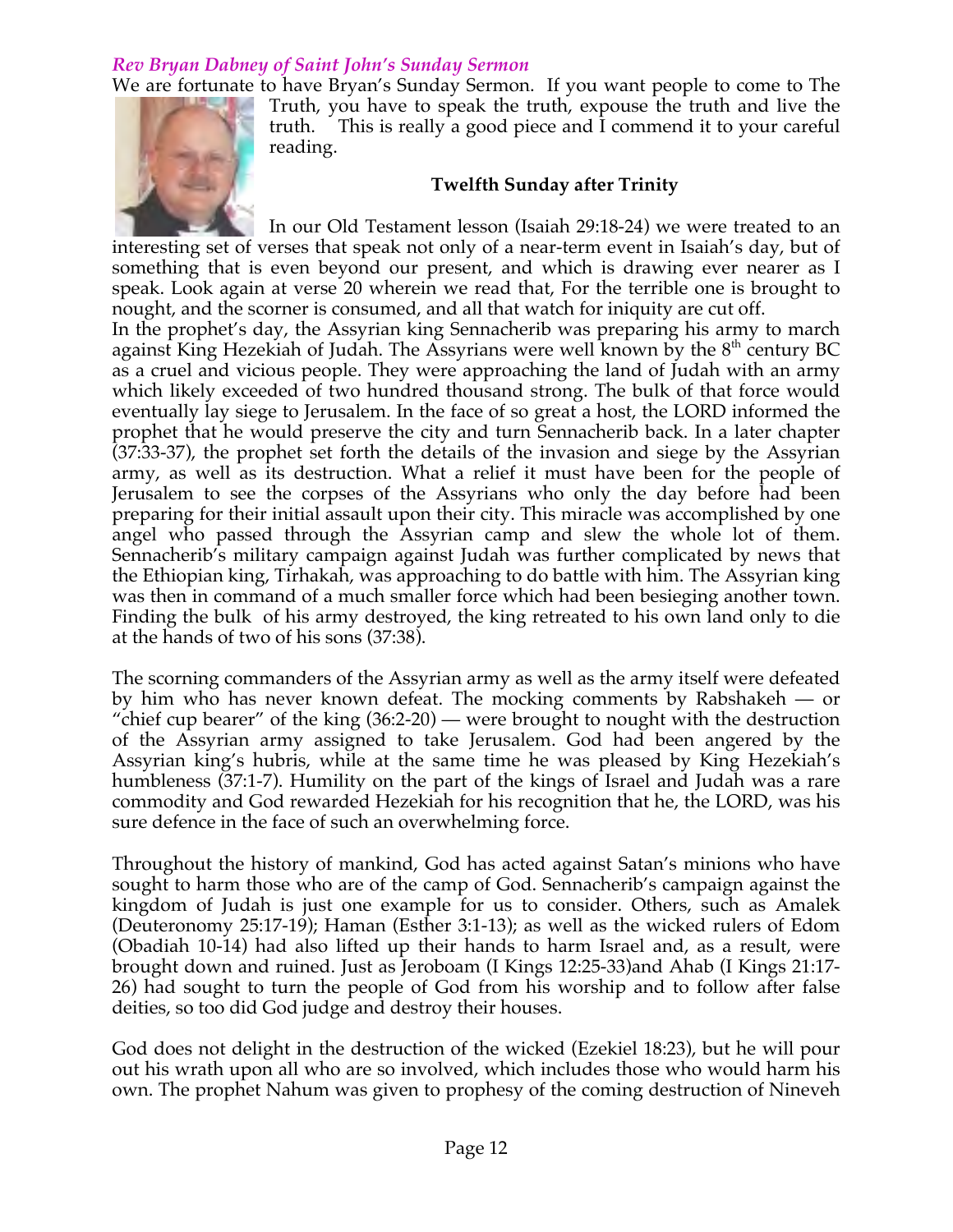which was the capital of ancient Assyria (3:7). Isaiah prophesied against Damascus (17:1) saying, ... it shall be a ruinous heap. Ezekiel prophesied against the great city of Tyre (26:1-6) saying, ... I will also scrape her dust from her, and make her like the top of a rock. It shall be a place for the spreading of nets in the midst of the sea. . . Jeremiah prophesied against the wickedness of Moab and said that he, ... shall be destroyed from being a people (49:42) on account of their idolatry and their trust in riches. All of the above at one time or other had taken advantage of God's people either through the transmission of idolatry, or of conquest, or of meanness. While these are Old Testament examples, in the New Testament, God has promised to bring vengeance upon those who persecute his church (See II Thessalonians 1:5-10; and St. Jude 14-15).

In the future, God is going to deal with those who have rejected his Christ and who will attempt to destroy the descendants of Jacob. God loves Israel with an everlasting love. He promised their forefathers that he would, in spite of their stiffnecked and refusenik attitude, eventually restore them. The LORD gave the prophet Jeremiah to proclaim to those same disobedient and backsliding people of his day that, Behold, the days come, saith the LORD, that I will make a new covenant with the house of Israel, and with the house of Judah: not according to the covenant that I made with their fathers ... which ... they brake ... but this shall be the covenant that I will make ... after those days, saith the LORD. I will put my law in their inward parts, and write it in their hearts; and will be their God, and they shall be my people (31:31-33).

The prophet then wrote the following: Thus saith the LORD, which giveth the sun for light by day, and the ordinances of the moon and stars for light by night, which divideth the sea when the waves thereof roar; The LORD of hosts is his name: If those ordinances depart from before me, saith the LORD, then the seed of Israel also shall cease from being a nation before me for ever... If heaven above can be measured, and the foundations of the earth searched out beneath, I will also cast off all the seed of Israel for all that have done, saith the LORD (31:35-37).

Other prophets such as Ezekiel (36:16-38), Daniel (9:20-27), Micah (4:1-13; 5:1-15) and Zechariah (2:8-12; 8:1-8) were given to speak on the matter of the regathering and reclamation of the nation because from it would come the Messiah — the deliverer for all mankind. All who will love and seek after him, will be freed from their sins and trespasses. And all, therefore, who trust in him shall never be confounded (I St. Peter 2:6). But Satan and his minions have sought to undo the eternal plan of God to restore his creation and vanquish evil for ever. So we should not be surprised to see the devil using his puppet rulers upon the earth to short-circuit God's plan of redemption. As Sennacherib was dismayed and forced to retreat, so shall the same happen to all who come against God's plan and purpose for his people in Jesus Christ.

Are there days in your life when the forces of darkness seem to surround you? Do you hear the taunts and the malicious remarks of those who bear not the blood of Christ upon them? It may seem that such people will overwhelm you but be of good cheer,  $\dots$ because greater is he that is in you, than he that is in the world (I St. John 4:4). We have the Holy Ghost the Comforter. We have the Spirit of the living God within us. Yes, we will face trials and tribulations, but we know who our Lord is and what he has promised that he, . . . will never leave [us] nor forsake [us] (Hebrews 13:5).We also know that on a predetermined day in the future, God will bring his judgment upon the wicked under the leadership of the Beast of Revelation (13  $\&$  14). The apostle Paul noted that this man of sin and son of perdition (II Thessalonians 2:3) whom the Lord shall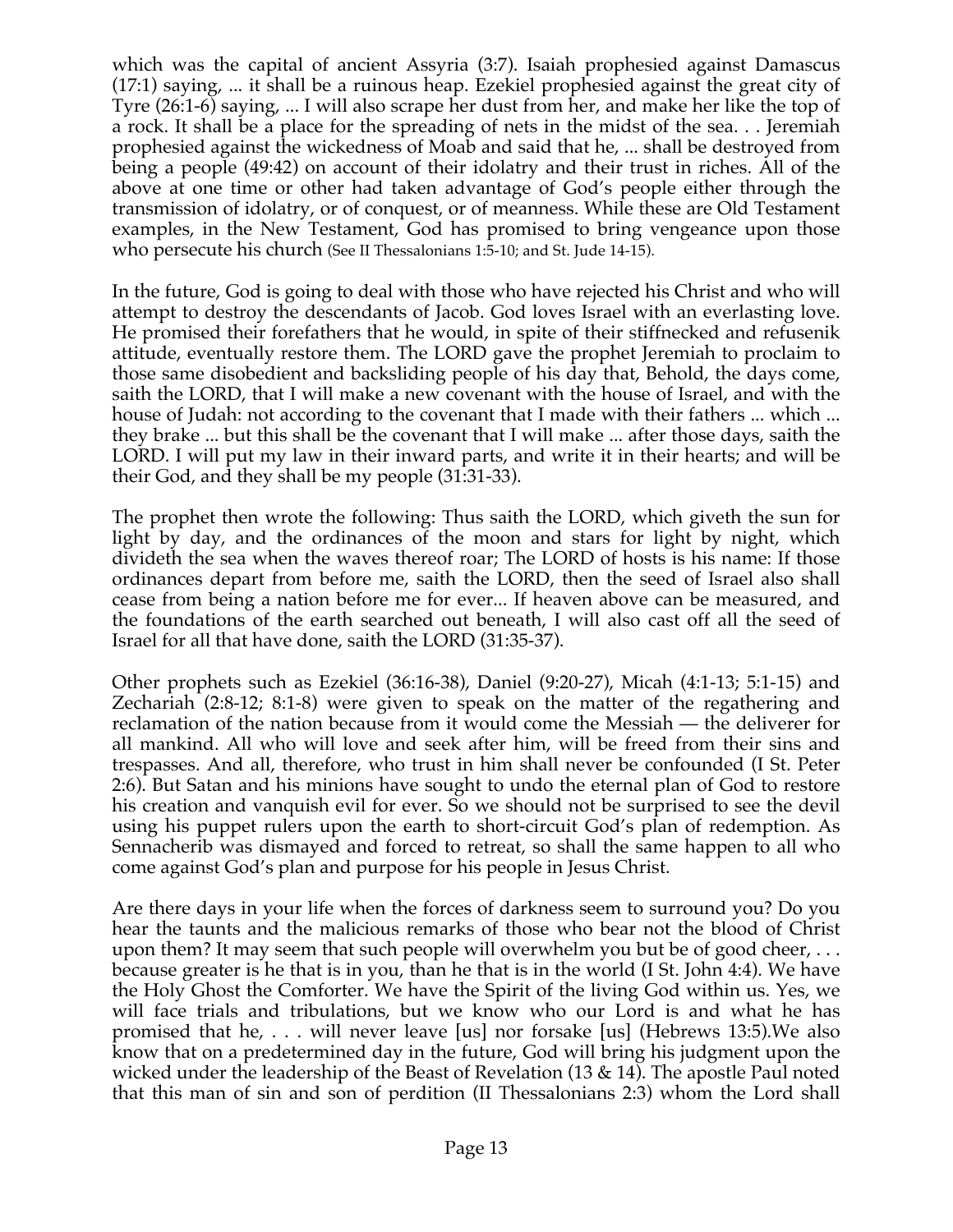consume with the spirit of his mouth, and shall destroy with the brightness of his coming (II Thessalonians 2:8) will opposeth and exalted himself above all that is called God, or that is worshipped ; so that he as God sitteth in the temple of God, shewing himself that he is God (II Thessalonians 2:4). The arrogance and hubris of this man of sin will exceed even that of Sennacherib in his pronouncements to King Hezekiah. The same force who was behind the wicked Sennacherib will thus find his masterpiece of evil in the Antichrist.

The Bible tells us that people like Sennacherib will come and go. The vicious, the hateful, and those that vex our souls and dampen our spirits will be present with us as long as we are in this world. But we know in whom we trust. We know that our good and gracious God has not left us without a comforter. We know that at his right hand is our Saviour and he will do for us in ways that we can hardly perceive beforehand, but will, nevertheless, be made abundantly clear through their operation before our eyes. So let us trust in Christ Jesus our Lord and lean upon him. For in his strength we find strength. In his love we find grace. In his forbearance we find mercy. And in his righteous judgment we, who were formerly fit subjects of God's wrath, are now justified by the Saviour's blood. Let us therefore go forth and proclaim his message of salvation to all that they too might turn unto him and be saved from his wrath to come.

Let us pray,

 **HOLY** and righteous God, whose mighty hand no power can turn away; protect us from all the evil plans and designs of the devil, that we might better serve thee us from all the evil plans and designs of the devil, that we might better serve thee in this life as we look for that life to come; and these things we ask in the name of our Lord and Saviour Jesus Christ. *Amen.* 

Have a blessed week, Bryan+

# *After Church Hospitality*

Sadly, no after church snacks. The same story every week, is it not? The fact is that we are supposed to be on a low carb diet and there really aren't any low carb snacks that appeal to us. So, with no fatted dog nut in sight, we were out of luck! Please someone, between now and next Sunday invent some no-carb dog nuts.

After church goodies providers as currently signed up:

| <b>Date</b>      | <b>Name</b>                                                    |
|------------------|----------------------------------------------------------------|
| 25 August 2012   | <b>Opportunity Available - Thirteenth Sunday after Trinity</b> |
| 1 September 2012 | <b>Opportunity Available - Fourteenth Sunday after Trinity</b> |

# *People in our Prayers* - http://faithfulcenturionprayerteam.blogspot.com/

**Why? Prayer is an extremely important activity.**

It is not that God knows not our needs, for He surely does. Yet, Jesus commanded us to ask God for those same needs. In addition to the obvious of asking God for help, offering thanksgiving and the like, prayer helps us focus our thoughts on how we might do God's work.

The Prayer Team of the Church of the Faithful Centurion was established to help our members and fellow Christians pray for those in need and to give thanks as well for the blessings we have been granted.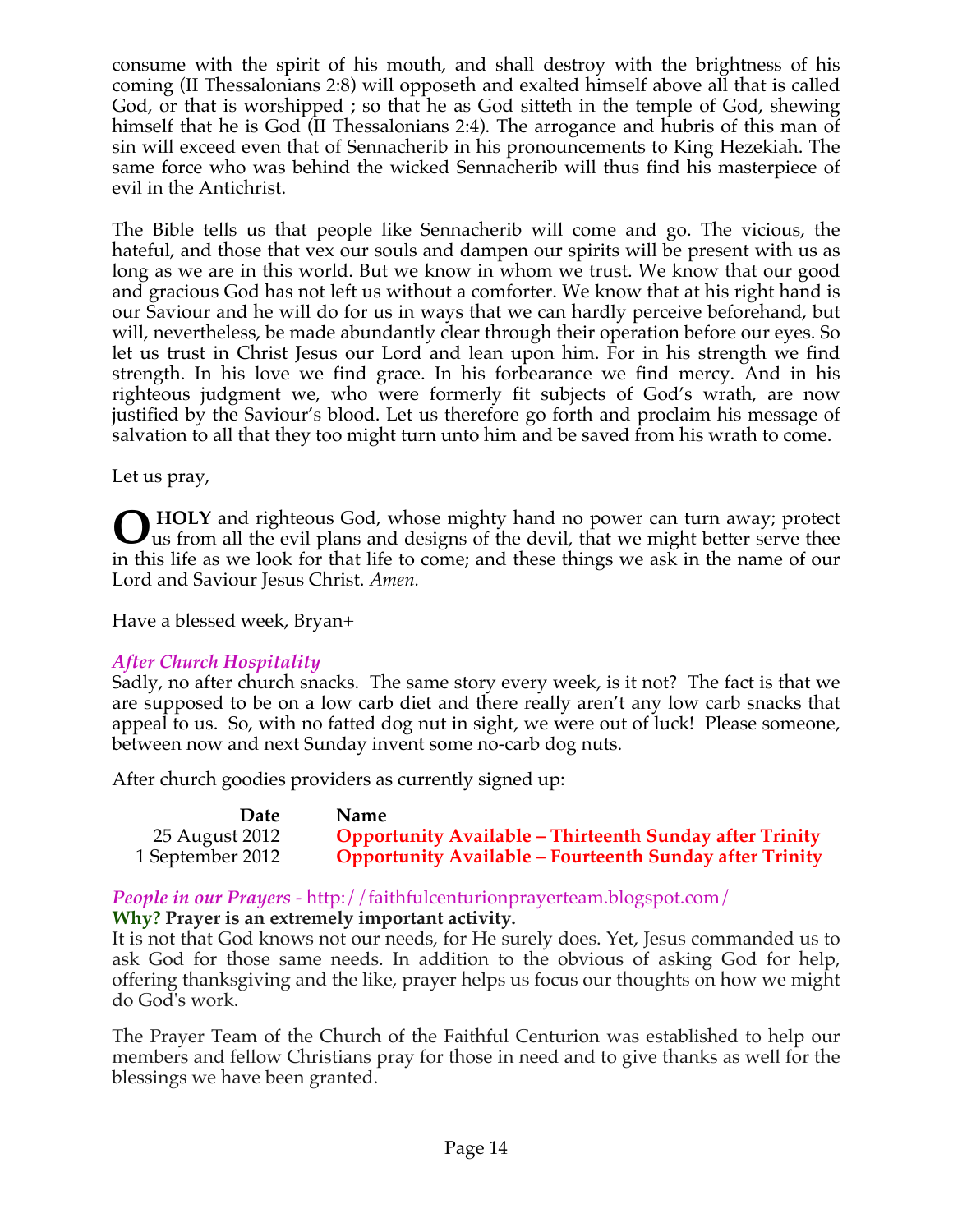### **Who can be on the list? Do I have to be a member of the Church of the Faithful Centurion to be prayed for?**

No! The only qualification to be on the list is that you want our prayer team to pray for you. We are Christians and are happy to pray for you, no matter who you are. If you want help from God, you are our kind of people.

#### **What is the commitment from the prayer team?**

Each member of the team will pray for the desired outcome at last once per day.

#### **How do I get myself or someone else on the prayer list?**

You can email one of the prayer team leaders: Jack - jack@faithfulcenturion.org or Dru dru@ faithfulcenturion.org, or call the church office at (619) 659-3608 or fill out a prayer card at church.

#### **What should I ask for?**

Depends on what you want. Some people merely want God to be asked to heal their ills and be mentioned by their first name, others want a specific outcome and / or have more of their personal information known to the team. Ask for what you want. It is your desire and need for prayer the team is attempting to meet. For typical examples, see the list below.

#### **Updating the Team**

If you are on our prayer list, or if you have submitted a person that you have asked us to pray for, please update one of the team members or Hap in person, by telephone or email. It helps to be able to pray specifically for these individuals including their specific needs; plus if they get better, it is nice to give thanks!

Please note that on the yellow (maybe green or orange if you get an old one) cards at church, you can ask that those to be prayed for have their names disseminated to the prayer team. Those names will be said in church and appear here. Or, you can ask that their names and purpose be kept confidential, then only Hap will know to pray for them.

#### *Prayer List Notice – If you have someone on the prayer list and their needs have changed, please let us know. We'd like to update our prayers to reflect the need and most important to give thanks!*

#### *Impending Marriage*

*Brian and Mel* will be married on 25 August 2013. Please pray that they might be brought together as one in God that their marriage might prosper.

### *Travel*

*Hap, Dru and Jack* are on travel this week. *Hope* is on travel this week. *David and Patty* are on travel this week.

### *Birthday*

*Emma Langstaff celebrated her 40<sup>th</sup> birthday 26 July 2013. Ryan Hopkins* celebrated his 22nd birthday 14 July 2013. *Sara Simmons* celebrated her 61<sup>st</sup> birthday 2 July 2013.

#### *Loss of Home*

*Sarah* who lost her home and all the contents when her house caught fire and burned to the ground near the end of January 2013. Her beloved dog was taken in the fire.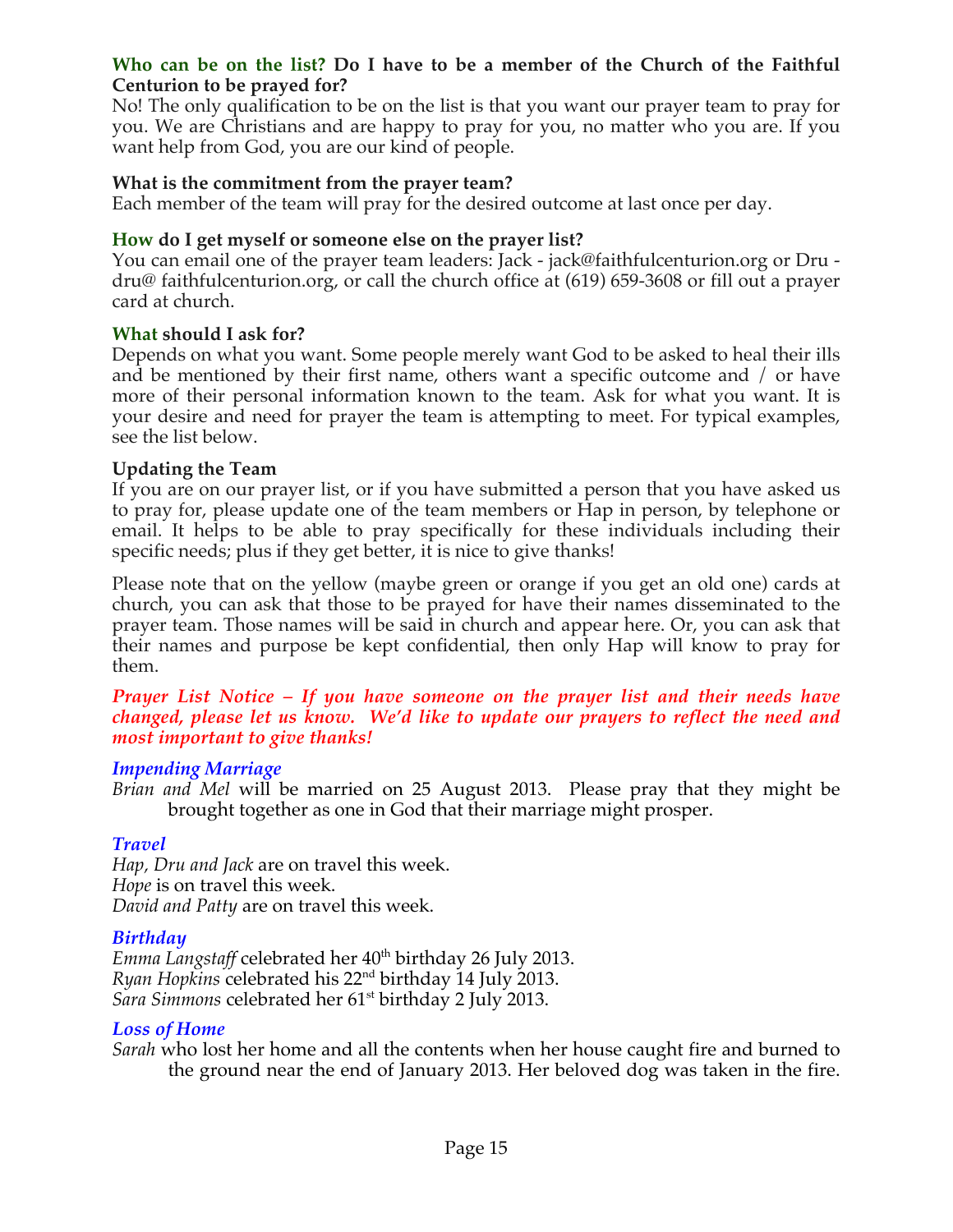Please pray for Sarah as she has many decisions at this time and help her to know Jesus will be with her to help to make the "crooked road straight."

# *Move*

- *Jason Naylor and his lovely wife Marla* are currently stationed in Southwest Asia, probably through the end of 2013. Pray for their continued safety and a reasonably tolerable stay in that part of the world.
- *Ryan Hopkins* has moved to Dillsburg, Pennsylvania, to study Dressage Riding through June 2014. Please pray for God's guidance in his life as he works and studies. Help him to see where God would like him to go from here and how he should get there.
- *The Thomas Family* has just moved to Okinawa for a second short tour. Please pray for this new assignment to go well for Kurt and for Mary and the kids to make new friends. In particular pray that Kristyna and Mitchell will develop good friends and schoolmates there so as to further their development as both Christians and citizens. Things seem to be going well where the sun rises on the United States, so keep praying! Give thanks and ask for continued good developments.

### *Departed*

- *Bernie Garcia, 56,* passed away on 31 July 2013, as a result of complications of Hepatitis C. He was hoping for a liver transplant but because of circumstances was unable to receive one in time. Please give thanks for his time here on earth and pray for his family who remain behind, in particular his mom and dad, Mary and Gil Garcia.
- *Shirley DeLong* passed away early the morning of 29 July 2013, after complications from surgery for injuries sustained in a fall. Please give thanks for her time here on earth and pray for comfort and strength for her family who remain behind, in particular her son Ralph and his wife Hope. While Shirley had a long and wonderful life, that makes her absence all the more difficult for her family. Pray for their continued trust in God and peace of mind.
- *Colonel George Everette "Bud" Day* passed away on 27 July 2013, after a long and hard fought battle with cancer.
- http://www.nytimes.com/2013/07/29/us/col-bud-dayvietnam-war-hero-dies-at-88.html
- http://www.colonelbudday.com
- http://www.usatoday.com/story/news/politics/2013/0 7/28/bud-day-vietnam-mccain/2593839/
- http://en.wikipedia.org/wiki/Bud\_Day
- http://abcnews.go.com/US/wireStory/col-bud-daymedal-honor-recipient-dies-88-19797029
- http://www.familysecuritymatters.org/publications/det ail/united-states-medal-of-honor-citations-us-airforce-major-george-e-bud-day-vietnam-war

We were blessed to have Bud Day as our leader, our friend and our fellow warrior -- what an amazing warrior and patriot. Bud has been an inspiration to all of us for years, this changes nothing. He is well at peace with our Lord.

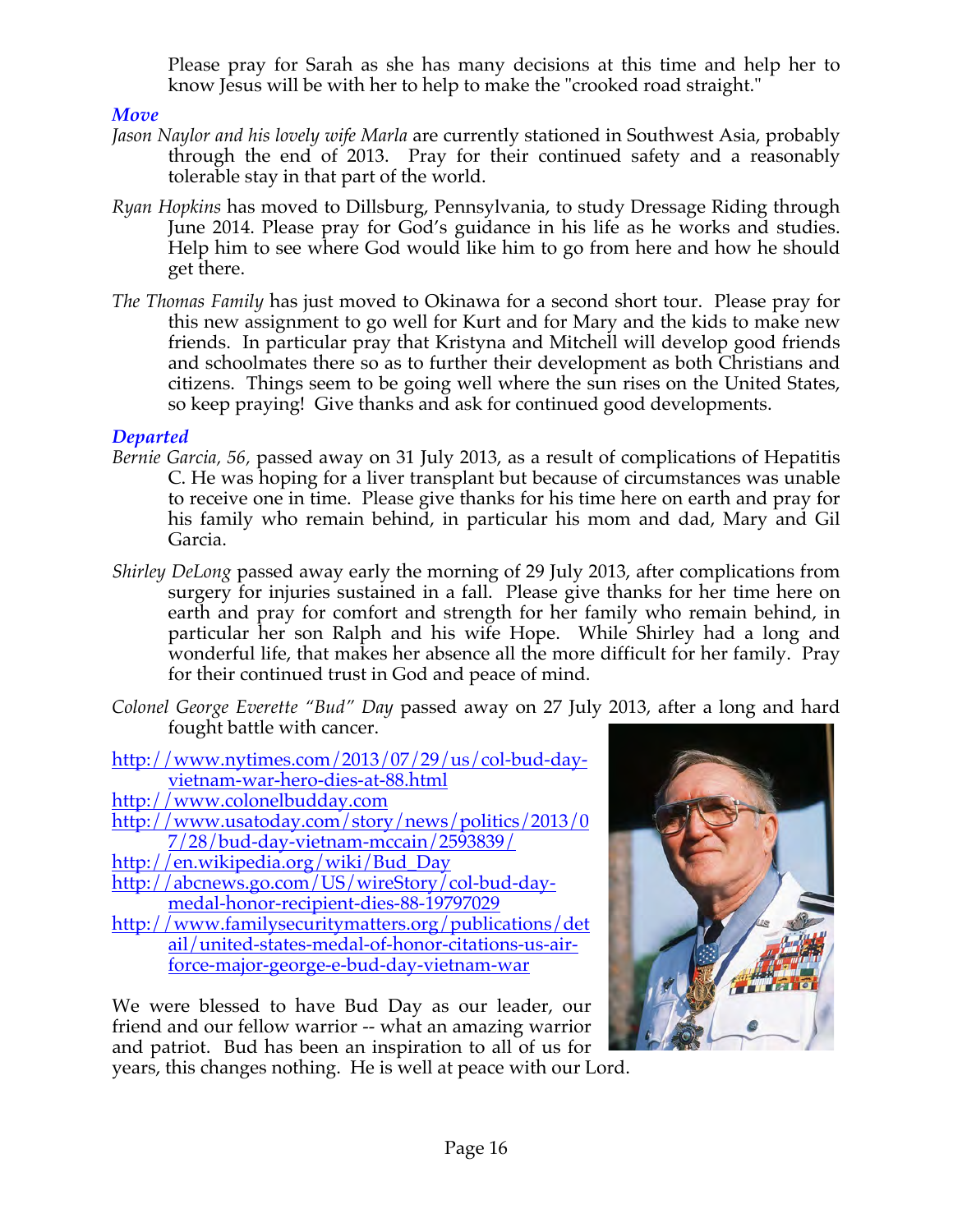- *Hal Sperber* passed away the afternoon of 24 July 2013, following Thelma, his loving wife by a month. Please give thanks for Hal's time here on earth and pray in particular for strength and guidance for their son Roger who was the primary person taking care of Hal and Thelma, as well as the rest of his family who will of necessity remain behind. Pray for the love of God to stay foremost in their hearts.
- *Thelma Sperber* passed away the afternoon of 23 June 2013 after a long downhill existence. Please give thanks for her time here on earth and pray for her son Roger who has been taking care of her, as well as the rest of the family.
- *Beth* left for home on 20 July 2013, after a hard fought battle with brain and lung cancer. She is beyond pain now and with the Lord. Her family gives thanks for all those who prayed both for her and them. They ask your prayers that they might adjust to the temporary separation.
- *Reba* left for home about 0500 on 12 July 2013, after time with her family n particular for her daughter Lynn with whom she lived and her son in law Bill. Please give thanks for her time on earth and pray for the love of God to stay foremost in their hearts.
- *Pat* had a massive heart attack on Sunday 7 July 2103, and died enroute to the hospital. Pat was the president of the Royal Canadian Legion. He was a true "officer and a gentleman." It was a privilege getting to know him in my role as Chaplain. He recently shared with me that he was reading through the Old Testament. Pat had connections with the Mormons and Free Masons. Please pray his surviving family members will look to the Lord for their salvation and comfort in the midst of sorrow.

*Rev David*

*John Bylo* passed away the evening of 27 June 2013 after a brief fight with pneumonia after radiation treatment then surgery for esophageal cancer. Please give thanks for his time here on earth and pray in particular for his wife Debe and their family.

John was a Rev Canon in the Anglican Episcopal Church on the staff of St. George's Anglican Church, Ventura, CA. He also has worked diligently in theological education and church planting in the Southwest, and so was appointed Missionary Canon with Special Responsibility for the States of California, Nevada, and Alaska in December 2010.

*Bishop George Connor, AEC*

# *Nearing the end of their time here on earth*

- *Saundra* is in ICU with congestive heart failure after a heart operation. She is aged and frail. Saundra is near the end of her tom hear on earth. Please pray for comfort, understanding, strength and guidance for Saundra and her family who will of necessity remain behind. Pray for the love of God to stay foremost in their hearts.
- *Polly* is in hospice care with dementia and spinal stenosis. Please pray for her as she prepares to go home to be with her family who have gone before her. Pray for the faith of her family to build and the transition to be good.

# *Homebound or Infirm*

*Lou* has aspiration pneumonia. Please pray for the infection to be knocked down and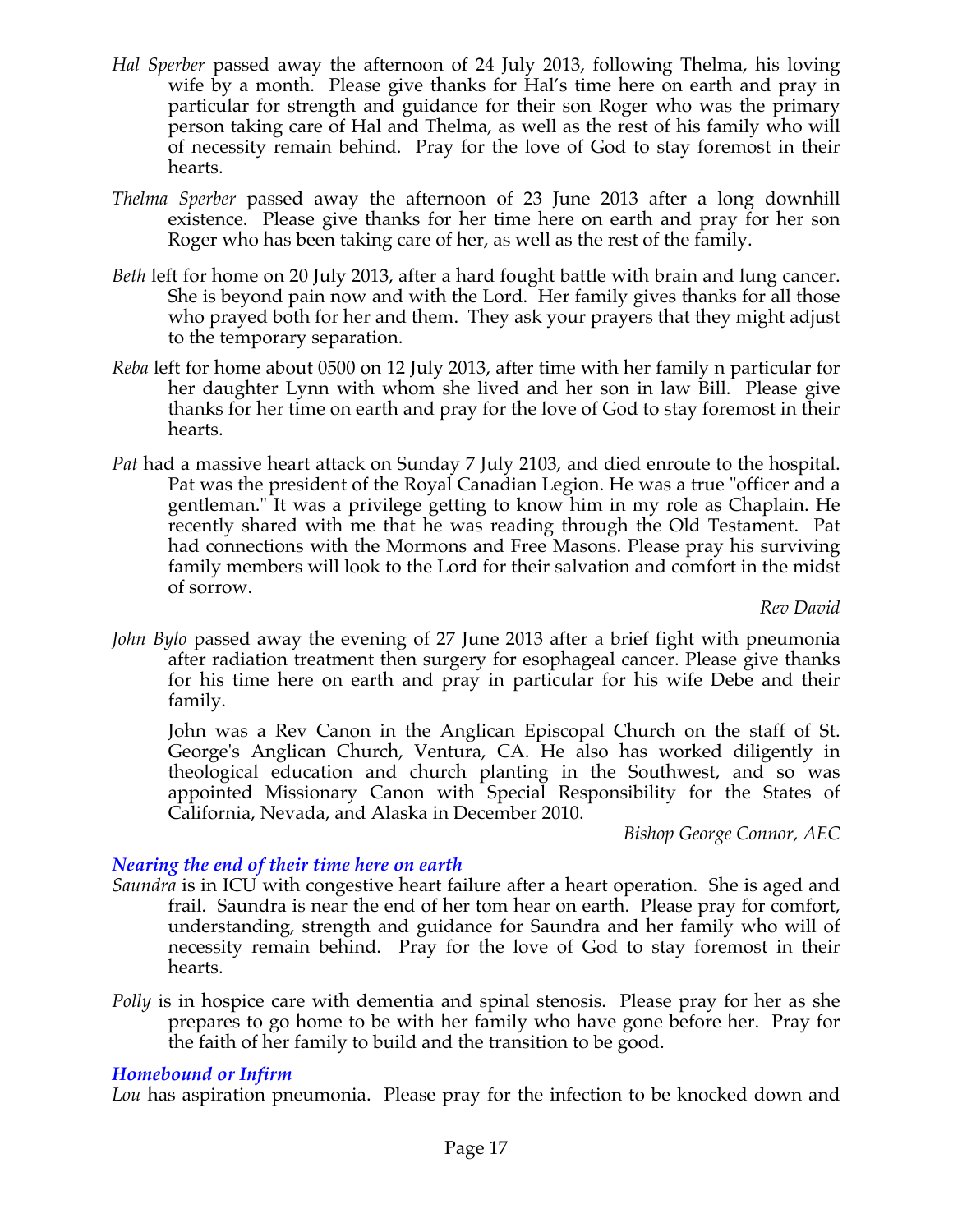for her continued recovery.

- *Frank* has been coping with various ailments from older age. He is in his 90s and it has been a difficult year. Pray he will find comfort in God, that those who provide care to him will pay attention to him, do their best and give him the love we all desire. Pray that the coming year will provide relief to him.
- *Norma, Sara's mother* is in a state of deteriorating health, both physically and mentally, with both onset dementia and Alzheimer's. She is slowly drifting away, though she still recognizes Sara and prayer gives her a sense of peace. Please pray for both Sara and her mother to put their cares and worries on God's shoulders so they can deal with the many problems involved.

# *In need of a miracle or understanding of God's Plan*

- *Pat* has been under treatment for colon cancer for sometime. He has had major complications the last few days and your prayers will be appreciated by family and friends.
- *Sasha* a young lady with a husband and two children had diagnosed with breast cancer whose cells have spread. They are going to attempt a bilateral mastecomy. Please pray for a miraculous remission; that her remaining time here on earth might be good. Help Sasha and her family, particularly her husband, put their trust in the Lord and let Him carry their worry. Right now she is "comfortable on borrowed time." Sasha is grateful for all who pray for her and asks you continue to pray for her remaining time here on earth.
- *Dorothy* had pneumonia, on checking her lungs they found tumors which permeated the lung area. Further investigation found a primary site in the colon, with the lung being secondary. It would appear there is no viable treatment at this time. Please pray for a miraculous remission; that her remaining time here on earth might be good. Help Dorothy and her family put their trust in the Lord and let Him carry their worry.
- *Scott,* one of our Lord's ministers who collapsed a week ago and is in the ICU of a Medical Center since he had a pulmonary embolism, with a concurrent infection of several bacterial agents. He has stopped breathing on several occasions, and may have undergone brain damage. He currently is on DNR. Please pray for recovery so that he will continue to do his Lord's calling*.*
- *Becky* has fourth stage metastasized lung cancer and is not doing well with chemotherapy treatments. Please pray for Becky and her husband as they are together during this difficult time in their lives.
- *Larry Howes* suffered a fairly severe stroke. 4 December 2012, doctors replaced a valve in a shunt that had been put in about two weeks before, and Larry responded very well. He was able to go home.

Please pray for the medical team treating him to pay attention and do their very best; that the many medical/surgical procedures he will need may succeed, that Larry be given strength and peace in these trials and he may succeed in providing himself with the resources to afford the care he will need.

Pray also for confidence in our Lord for Larry and his family. Larry needs a miracle, pray for one. Please.

*Colleen* has been battling pancreatic cancer over the last year and it has now spread to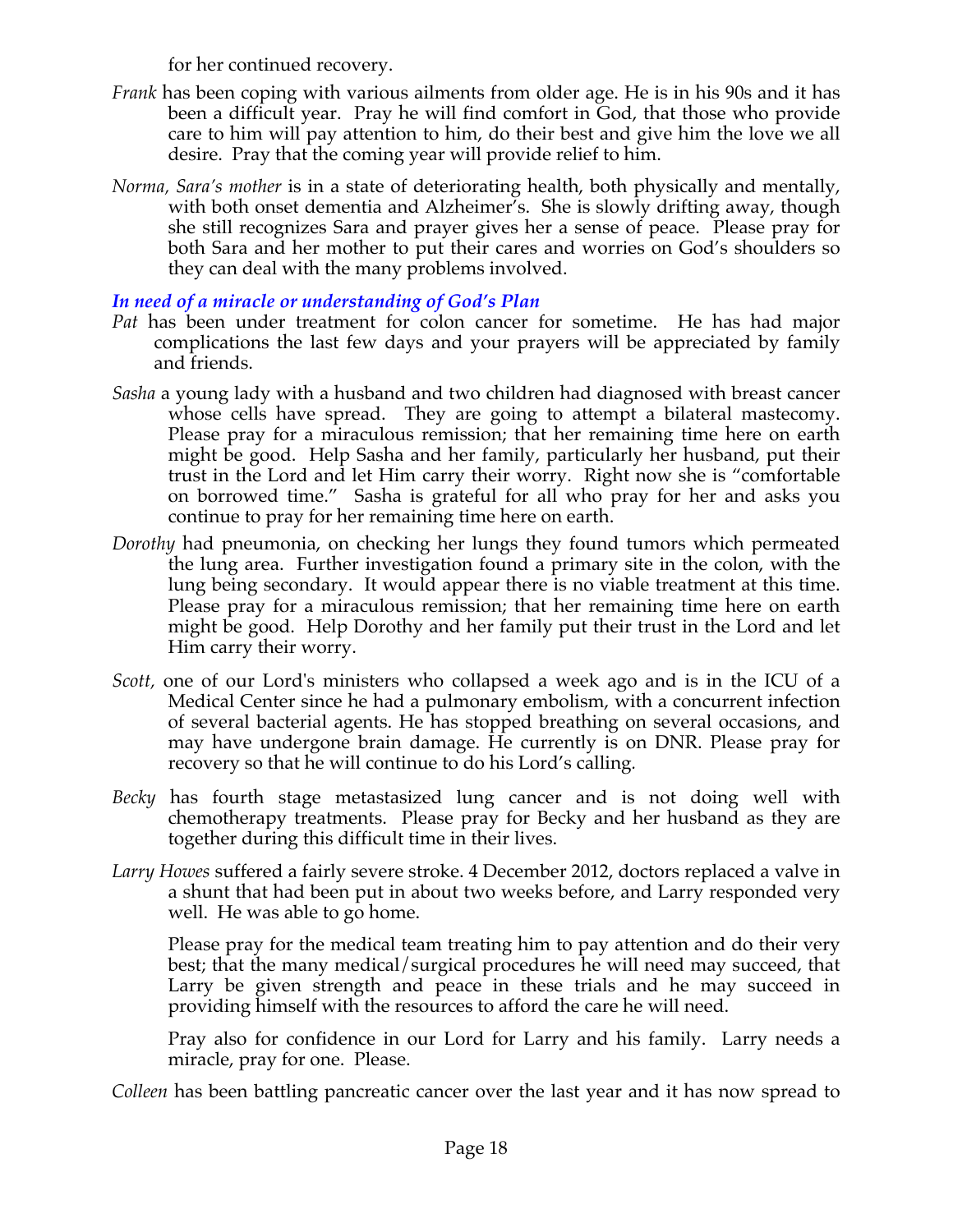one of her lungs. Please keep her and her family in your prayers.

- *Christine* has cancer of the colon, which spread to her liver; she is receiving chemotherapy and is having difficulty eating. Please pray for the medical team treating her to pay attention and do their very best; pray also for confidence in our Lord for Christine and her family.
- *Todd* and *Kenny* have both been fighting osteocarcinoma for over five years and have been told their time here on earth is nearing its end, absent a miracle from God. Both are ready to go home and leave the pain, but would like to stay. Please pray for them and their families.

#### *New Members!*

- *Austin* was recently born with health issues. His family cannot take him home until he is healed.
- *Trent Joseph Hofmann* has joined the world and mother Gabby is doing well. The whole family thanks you for your prayers.

### *Surgery*

- *John will have a Vitrectomy; to address what seems a macular pucker, suck out some* "gel" and thereby to marginally improve his vision in his left eye. This will be done on Friday 21 June 2013. He and his family will appreciate your prayers.
- *John* will undergo surgery on Friday 31 May 2013. It is anticipated he will spend an additional 10-12 days at the hospital and then 6 weeks in recovery at home. Please pray for the surgical team to pay attention and to their best and for a good outcome. Pray also that John and family will be able to put their worry on God's shoulders.
- *Dave Pressey*, a bishop with the Anglican Episcopal Church, one of our close fellow jurisdictions, had cataract surgery; his retina tore and he had emergency surgery on Memorial Day. He still has only very blurred in his eye and has headaches. Please pray for healing for his retina and for peace of mind for Dave and his family.
- *Eddie* has upcoming bladder surgery. Please pray for the surgical team to pay attention and to their best and for a good outcome. Pray also that Eddie and family will be able to put their worry on God's shoulders.

# *Testing and Treatment*

*Jo Ann* is in the hospital with severe pancreatic pain. Please pray for God's guidance for the medical people treating him that they might find out the source of the problem and best course of treatment, so that she may soon be home again with her family, as well as for peace of mind for Jo Ann and her family.

*Jim* has had an aneurism and blood clots. Pray that healing will come.

*Bob* has experienced several Transient Ischemic Attacks<sup>3</sup> (TIA) recently. Please pray for peace of mind and trust in the Lord for Bob and for God's guidance for the

 $3$  A transient ischemic attack (TIA) is a transient episode of neurologic dysfunction caused by ischemia (loss of blood flow) – either focal brain, spinal cord or retinal – without acute infarction (tissue death).

TIAs have the same underlying cause as strokes: a disruption of cerebral blood flow (CBF), and are frequently referred to as mini-strokes. TIAs and strokes cause the same symptoms, such as contralateral paralysis (opposite side of body from affected brain hemisphere) or sudden weakness or numbness. A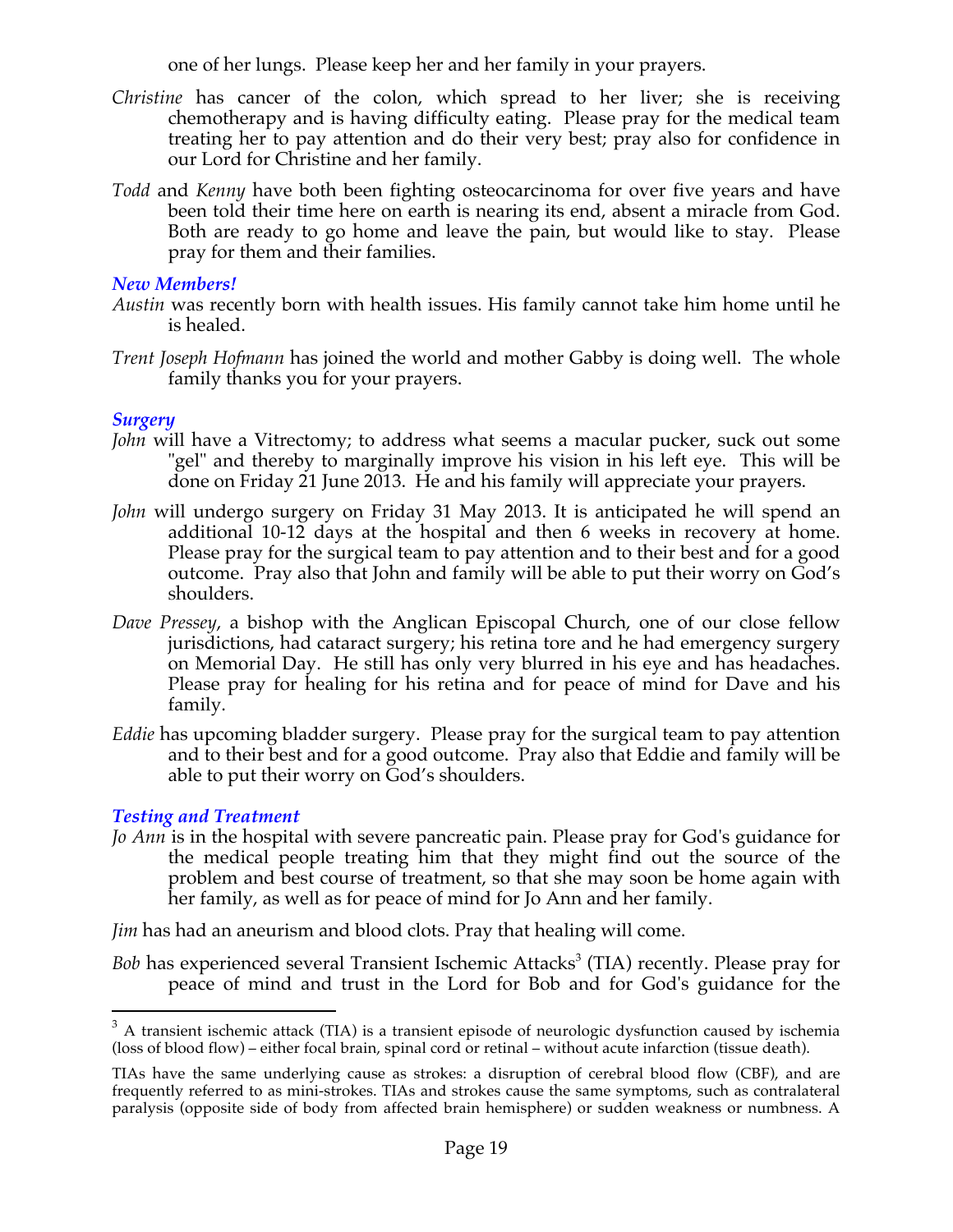medical people treating him that they might find out the source of the problem and best course of treatment.

- *Laurie* has been ill for two years and was admitted to the Emergency Room the night of 23 July 2013, for dehydration. She received a CAT scan, which turned up a spot on her lung. Laurie is an oncology nurse and fears the worst. Please pray for peace of mind for Laurie and for God's guidance for the medical people treating her that they might find out the source of the problem and best course of treatment
- *Mark Wilson* was hospitalized with stomach problems. They turned out to be a set of very bad ulcers, for which he is grateful as they are eminently treatable. He is out of the hospital and recovering. Please give thanks for the good result and pray he will be able to follow the medical advice.
- *Georgia* has liver and pancreatic cancer. The doctors are evaluating whether to do surgery and how to tackle the disease. Georgia is a faithful Christian and she will appreciate your prayers. Pray for God's guidance for the medical people treating her that they might find out the source of the problem and best course of treatment. Pray also for peace of mind and trust in God for Georgia and her family.
- *Lana's* doctor found something on her lymph nodes and ovaries. Pray for God's guidance for the medical people treating her that they might find out the source of the problem and best course of treatment. Pray also for peace of mind and trust in God for Lana and her family.
- *Sarah* wife of Rev Geordie (AOC UK) had a cat scan and biopsy which found Stage 3 cancer in her ovaries which appears to have spread to her stomach. She has been undergoing several stages of chemotherapy, which thankfully have shrunk the cancer. They had hoped to operate, but cannot as it is too dispersed. But, there appear to be drugs which may successfully treat the remaining cancer. Sarah had hoped to be through the side effects, but is grateful for the opening of a new door. Please pray the chemotherapy will work and Sarah can tolerate the treatment. They trust all will work out in the end and ask God's help for the interim. They ask He guide them and the medical team treating Sarah and that the team pay attention and do their very best. They both ask you pray they will be able to let God carry all their worry.

# *Healing*

*Brian* has now finished the chemotherapy and final radiation treatment for his upper lung and bronchial area cancer. His throat had closed, but responded well to stretching; eating is still not fun. A PET scan on 29 July 2013, turned up an anomaly, which could be an artifact, scarring, infection or another area of cancer. Brian is taking antibiotics, but is concerned. He asks that we pray for the anomaly turn out okay. Brian is gaining strength, please give thanks for this. Please also pray Brian will rest and not over extend himself. Please pray for peace of mind and trust in God for Brian and his fiancé Mel, so he can rest and gain strength; pray for the medical team treating him to continue to pay close attention and do their very best; pray also he can quit smoking NOW.

TIA may cause sudden dimming or loss of vision (amaurosis fugax), aphasia, slurred speech (dysarthria) and mental confusion. But unlike a stroke, the symptoms of a TIA can resolve within a few minutes or 24 hours. Brain injury may still occur in a TIA lasting only a few minutes. Having a TIA is a risk factor for eventually having a stroke or a silent stroke.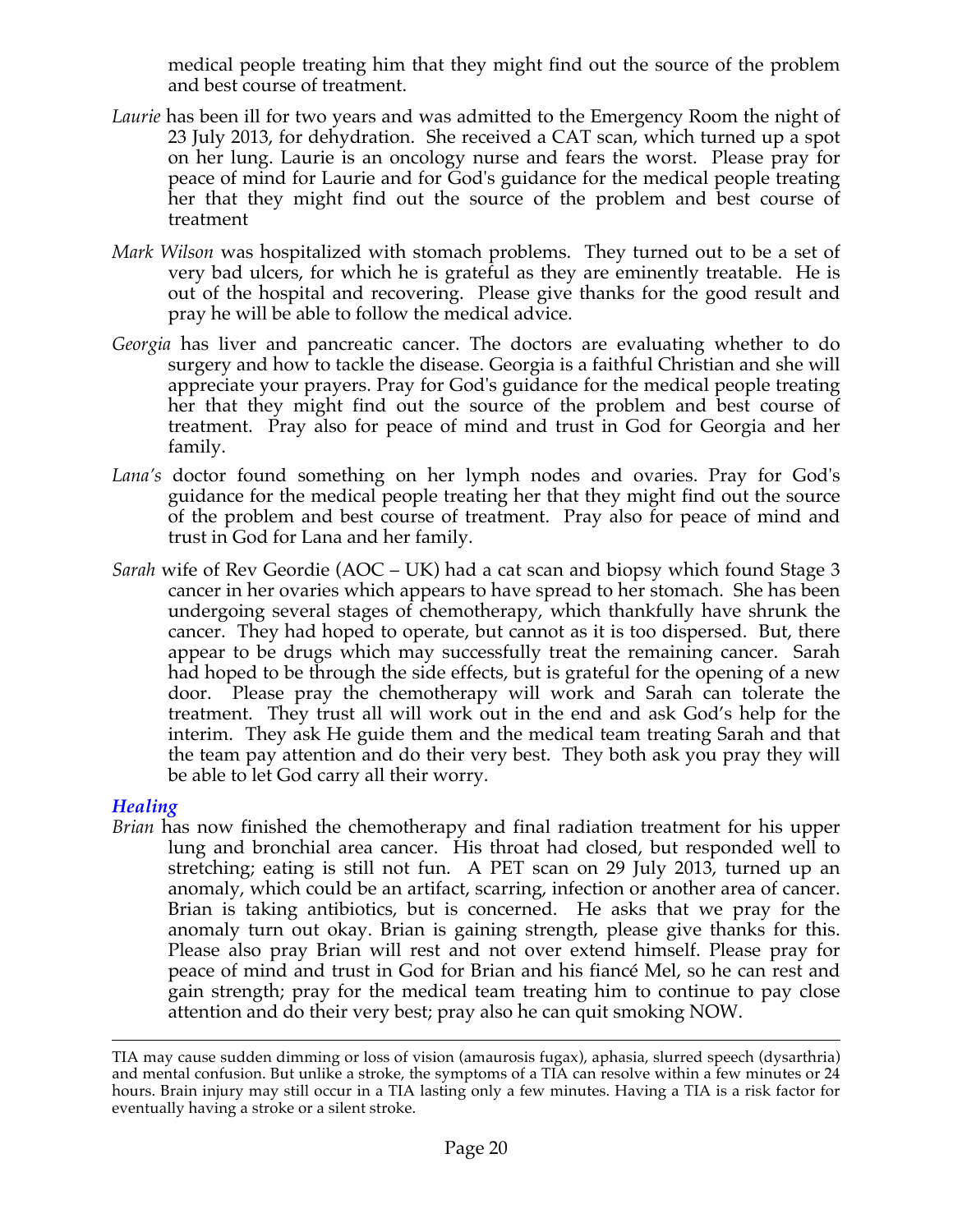- *Gil Garcia* developed a bed sore which precludes sitting and is now confined to his bed. Gil has very smooth and delicate skin, please pray for a rapid healing of the sore so he can get out of bed and move around in his chair. Gil spent almost a year in the hospital the last time this happened. His faith and his attitude are almost beyond belief, he is an example to us all. But, we pray this time he will heal quickly. Pray also for his lovely wife Mary who takes care of him. Pray for both of them also for strength to deal with the loss of their son Bernie.
- *Sarah* has been released after several days in the hospital because of her low sodium. Pray she will continue to heal.
- *Hank* has osteoporosis, which has caused him a great deal of pain and inconvenience in the past few years. Pray for his healing and that his medical bills will be met.
- *Evelyn is* an elderly woman who has had problems with her eyes and is now blind. It appears some sight will return shortly, pray for that to happen!
- *Emma Langstaff* has now taken over the Chicken Pox her son Jack, who got them from his sister Eve who acquired them at Disneyworld. She asks that you pray for a mild case and a full and rapid recovery.
- *Jack Langstaff* has now taken over the Chicken Pox his lovely sister Eve acquired at Disneyworld. He is thankful to be home in Perth, Western Australia. He asks that you pray for a mild case and a full and rapid recovery.
- *Joanne* has begun kidney dialysis as a result of kidney failure due to extensive chemotherapy. Additionally she cares for an adopted drug addicted baby who is now nine years old. Please pray for her to keep her faith, to let the Lord carry her worry and concern and to give her strength. Pray also for those treating her that they might pay attention and do their best.
- *Mr. N. Anand* is in the hospital and is seriously ill. He is being encouraged to pray for repentance of his sins and to depend upon our dependable God for a cure and recovery of his health. Pray that he will be a strong witness for Christ.
- *Jacob* has been going through some dental procedures and has some pain and aggravation with the numbness. Please pray for comfort and strength for him, as well as for guidance for the medical team treating him that they might pay attention and do their best.
- *Jean* fell and broke her ankle in three places. She will be in the hospital for rehabilitation for the next 6 weeks. Please pray for comfort and strength for her, as well as for guidance for the medical team treating her that they might pay attention and do their best.
- *Bud and his wife* for their continued welfare and enthusiasm. Bud has been advised of an aneurism in his heart of a size not mandating immediate surgery. This comes at a time when he has sole care of his wife who recently broke two vertebrae and thereafter sustained pneumonia.
- *Virginia* has Sinus and Allergy problems giving her severe problems. Pray that the Doctor will discover why it continues and find a cure.
- *Steve Thornell* had a brain aneurysm which was found before it burst. He is home from the hospital and working hard on recovery. He lacks energy from seven days in the hospital. His doctor told him he has to make serious life changes. One of the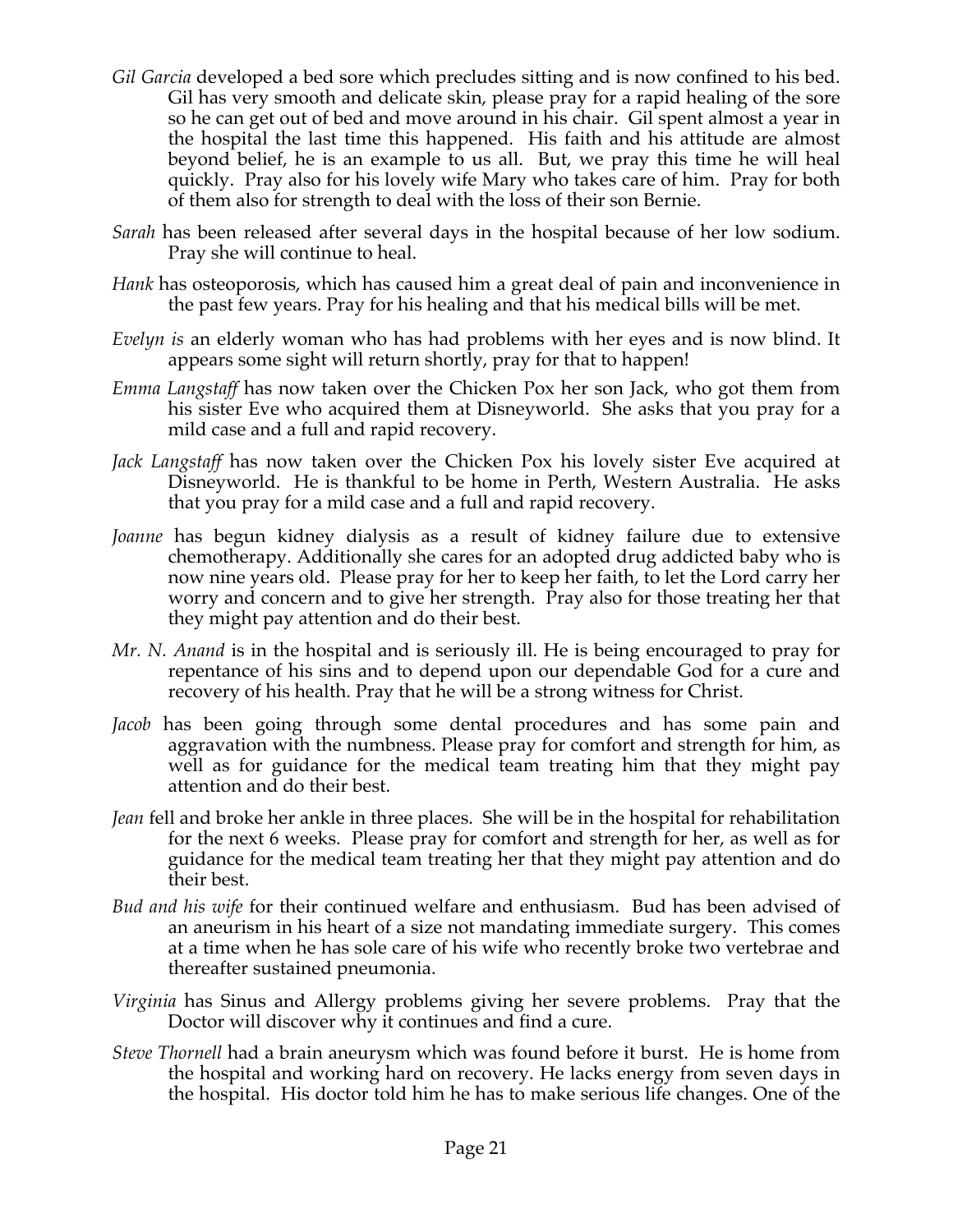two main arteries in the back of the head is now completely closed. He must take blood thinners, he has thick blood and recent chemotherapy made it worse. Steve has always operated at 110 percent, he needs help to slow down. Please pray for trust in the Lord and a full and rapid recovery. Pray for peace of mind for Steve and his family.

- *Ester Whidett (Wilson)*, Mark Wilson's mother, has congestive heart failure and has not been doing well. She was in the hospital due to excessive fluid buildup, which seems to have been controlled and is now home. Pray she will be able to keep her medications under control and continue to do well at home. Please pray for her to place all her trust in God and let Him carry her concerns. Pray also for her daughters who are now taking over her care.
- *Arlen* is receiving treatment for lung cancer and recently experienced a ruptured colon during treatment. She is alone in Oregon but does have a friend who has traveled a great distance to be at her side. Please pray for guidance for the medical team treating her and for strength and trust for Arlen.
- *Oscar* discovered some time ago he had blood clots in his leg and lung. He has been treated for them and has not been cured. He now will be facing surgery. Please keep him in your prayers.
- *Angela* had an ischemic stroke (clot). Please pray for guidance for the medical team treating her and for strength and trust for Angela. Please pray also that she and her family might put their worries on our Lord's back so she can work hard towards recovery.
- *Nora* had a stroke mid February 2013. Please pray for guidance for the medical team treating her and for strength and trust for Nora. Please pray also that she and her family might put their worries on our Lord's back so she can work hard towards recovery.
- *Linda* has been hospitalized for several days with a gastrointestinal problem. Please pray for guidance for the medical team treating her and for strength and trust for Linda.
- *Dester* is suffering from unknown skin and diseases. Please guide the medical team treating him to find out what the problem is and cure it. Pray also for Dester to trust in the Lord.
- *Lee* has Arterial Fibrillation; the medical people are not sure how to help her. Please pray for guidance for the team treating her and for Lee and her family to make the right decisions regarding treatment..
- *Nell* recently adopted two children and has just been diagnosed with multiple myeloma.
- *Sarah* is recovering from a stroke, but fell and broke bones. Please pray for her peace of mind and rapid and full recovery. Pray for trust in God for her and her family.
- *Mary Lou* has been suffering with seizures. She was in the hospital with a 24 hour monitor and is being sent home from the hospital with two medications and orders to return in 2 months for another MRI to review whatever is going on in her brain. Please pray for guidance for the medical people treating her, as well as peace of mind and trust in God for her and her family.
- *Kathleen* has spent the last two weeks in the hospital. She has been diagnosed with colitis, shingles and possibly colon cancer. Pray she will be comfortable and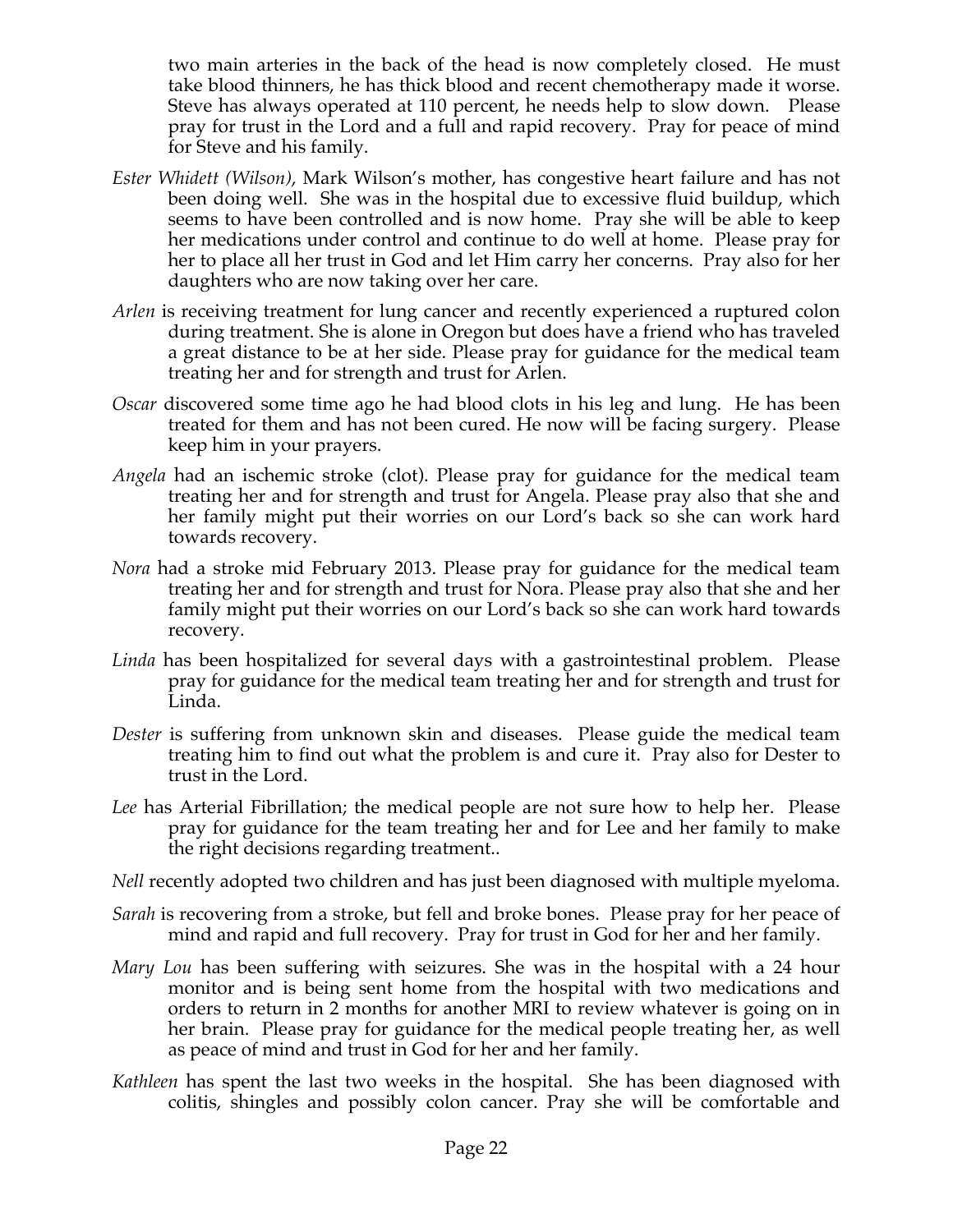begin to heal.

- *Rachel* has Mitochondrial Myopathy. This is a hereditary disease of the muscles and they do not have a cure for it. Part of her pain is her family does not believe she is indeed ill, as she appears to be just fine. Please pray her family will learn the truth and be supportive of her; pray also the medical people treating her will find the right measures to minimize the disease. Most particularly pray for Rachel's trust in God.
- *Nicolas* is in the hospital with serious symptoms of a heart disorder. Please pray for peace of mind for him and guidance for the medical team looking for the cause and cure.
- *Mrs. Baek* an elderly women fell and injured her spine. Doctors cannot repair the spinal injury due to her age. She fell again the morning of 12 December 2012, breaking her collar bone which is also untreatable. Mrs. Baek is in severe pain and will appreciate your prayers.
- *Juanita* is a young girl who was in a coma because of a blood disease. She has not come out and is gaining strength. They are awaiting results from blood samples. Her family thanks you for your prayers and asks that you continue.
- *Barbara* had a accident while cooking and the pressure cooker blew up in her face, causing second and third degree burns over her face and upper body. Because of this she has incurred kidney problems and may need a transplant.
- *George* had foot surgery. Please give thanks for the surgery and pray for a full and rapid recovery.
- *Nellie* is in the emergency room of a hospital in a great deal of pain. Please pray for peace of mind for her and guidance for the medical team looking for the cause and cure.
- *Lauralee Meade* underwent a lumpectomy on Friday after Thanksgiving. A further anomaly has been discovered and she had additional preventative radiation treatment. Please pray for a complete remission of the cancer. Pray also Lauralee will maintain her great attitude and trust in God.
- *Kevin Gerhart* discovered cancer on his neck. He underwent radiation and chemotherapy. Please pray for the medical team treating Kevin that they might pay attention, do their very best and find the source; that the treatment might be successful and he might live a long and healthy life to His honor and glory. Pray also for trust in God and peace of mind for Kevin, his wife and family.
- *Bill, Sara's husband,* had a third abdominal surgery on 22 November 2011, to remove a tumor. Bill is doing better keeping the doctor's instructions, for which we are all grateful, including taking chemotherapy once a day for two more years. He has radically decreased the consumption of alcohol and eating at least mostly properly. Please pray for help for him to continue do all this. Please pray also that Bill might turn his heart outward to help those around him, as well as live a long and healthy life to the honor and glory of God. Pray also for peace of mind for Bill and his wife Sara.
- *Kay Denton* (Mrs. Kay) has had a chest infection, perhaps viral, but seems to be getting better. She actually sent an iMessage last week, but did not hang around for a response a minute later! Please pray for continued peace of mind for Mrs. Kay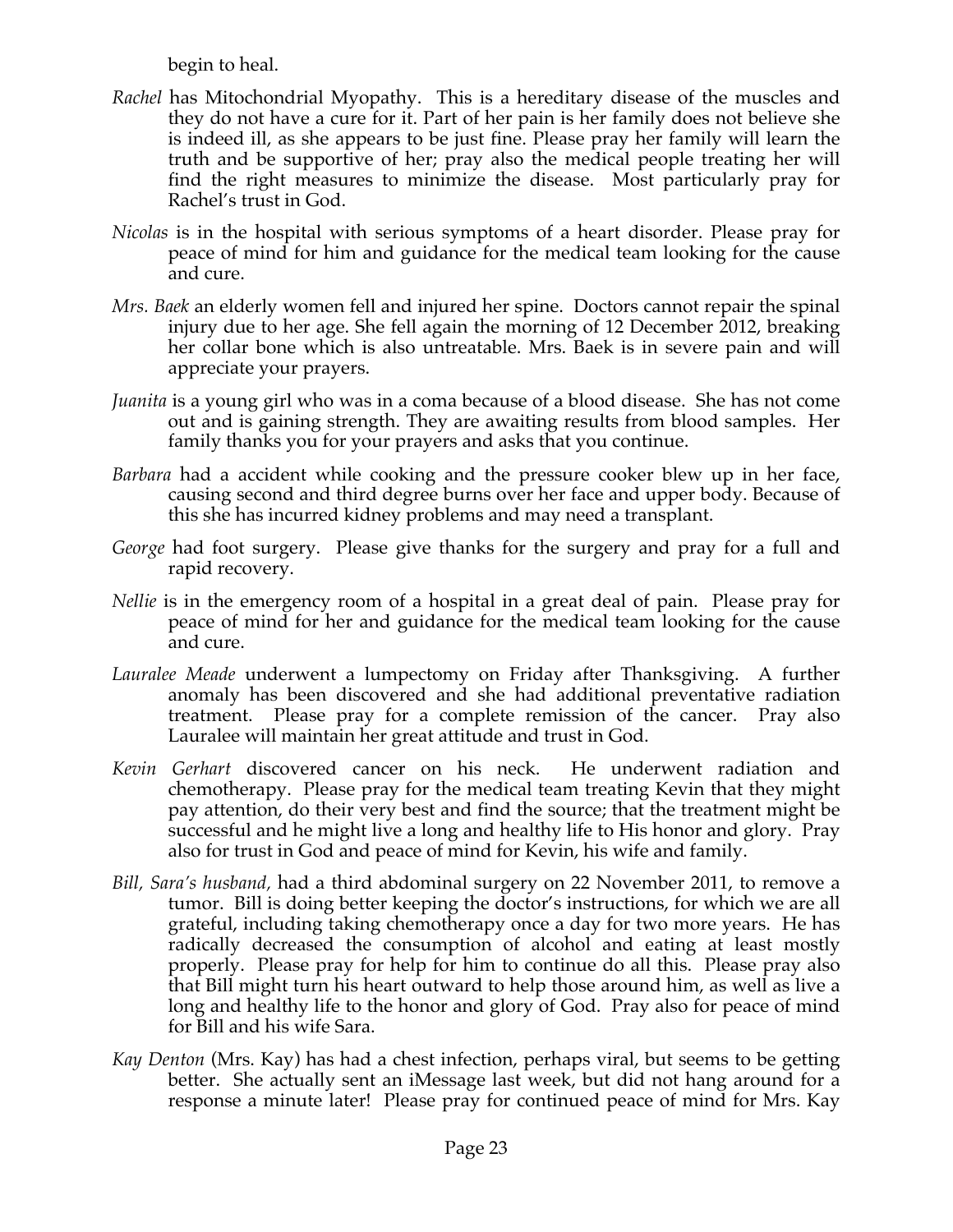and her family. Give thanks for her trust in the Lord and her positive attitude.

- *Matt Alcantara*, age 15, has Osteosarcoma (bone cancer), a very rare and often lethal form of cancer with limited treatment options. This is a disease that is about 90 percent fatal in a couple of years. He has no hip joint on one side, but he walks and swims! Courage? Guts? You bet! Please also give thanks for the great faith of Matt and his entire family. Their faith and trust is a wonderful example for each and every one of us. But, now is not the time to stop praying. Actually, it never is the time to stop praying!
- *Judith Clingwall*, is afflicted with Multiple Sclerosis (MS). She is currently in Laurel Place, an extended care facility in Surrey, British Columbia. Judith's condition has worsened recently. Please pray for her to take an active part in her own life, for her strength, peace of mind, trust in God and remission of the disease so she might return home to her family. Pray also for strength for her husband Martin as he deals with all the problems and stress of Judith's situation.
- *Vince (age 15),* reoccurrence of Osteosarcoma, recent testing found a nickel sized tumor in his lungs. The doctors are consulting with a specialist in Houston. Please pray for guidance for the medical team and for peace of mind for Vince and his family.
- *Obra Gray* continues to take day by day. Please continue to keep Obra in your prayers, and give him the strength of knowing the Lord is with him and will never forsake him. Obra needs security of what lies ahead of him, and only the Lord can grant the solace to answer his prayer.

# *Thanksgiving and Continued Healing*

- *Kathy Cardin* had successful surgery on 2 August 2013, to remove a cyst on her liver. The surgery went very well and she seems to be recovering ahead of schedule, on the other hand she also feels like she got hit by a truck. Please give thanks for the great result and pray for continued healing.
- *Dennis* has heart problems; now the medical people treating him discovered a large mass on his liver which turned out to be a cyst, just like Kathy above! Please give thanks for this great development and pray for peace of mind and trust in the Lord for Dennis and for God's guidance for the medical people treating him that the contemplated surgery might go well.
- *Dwight* had major oral surgery, for which he gives thanks. He is recovering slowly and asks your prayers to speed the process.
- *Joyce* broke her left leg and sprained her right foot in a fall and had surgery the morning of 24 July 2013. She asks you to give thanks for the surgery having gone well and asks you also pray for her continued healing, she will be spending several weeks her right leg in a walking boot and several months with her left leg in a cast.
- *Bill* had malignant mole removed. He gives thanks for the successful surgery and asks for prayers for the upcoming plastic surgery that is required.
- *Mike* was very ill in hospital. He is doing much better now and his family asks you to give thanks for the miraculous recovery. Mike is a veteran who has served his country when she called. Please pray he will open his heart to God so He can make Mike's crooked road straight and pull him towards the summit rather than to the pit.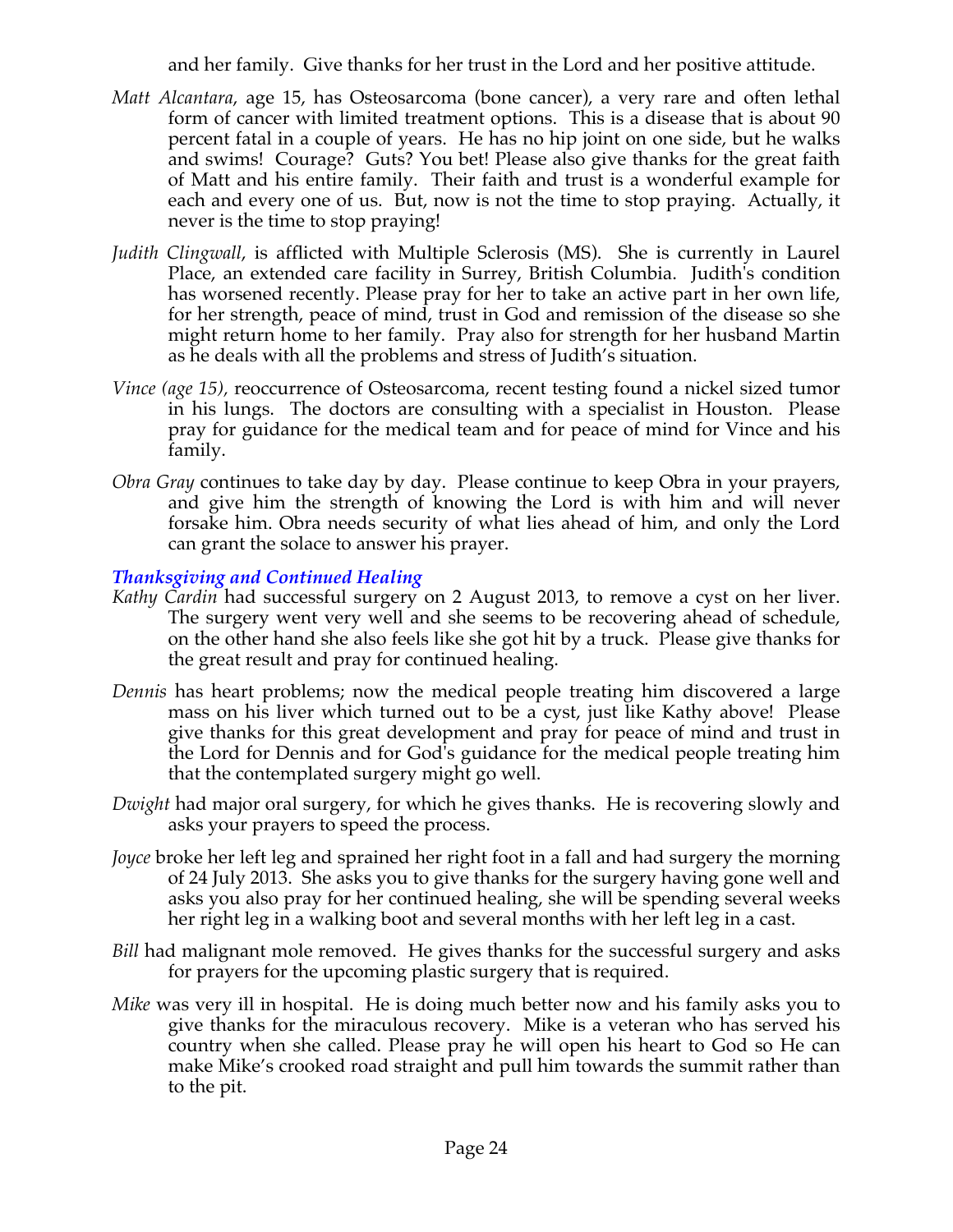- *Pastor Roy* underwent full knee replacement surgery Monday 10 June 2013. Please give thanks for a successful surgery and pray for a full and rapid recovery.
- *Jo* an elderly woman has had a spinal disk infection and been on antibiotics for a long time. Jo was getting better but had a downward spiral. She has now recovered to the point she has been able to get out of the hospital. Please give thanks for this wonderful development.
- *Mike Wysocki* returned home from once in a life time fly-cruise-fly Around the World in 41 Days trip that almost turned into a end of life time trip. Mike caught pneumonia and his left eye has been identified with a highly contagious infection. He is out of the hospital, home and working on recovery. After a hard hitting drug course, Mike has vision back in his eye and the pneumonia is almost gone. Please give thanks for the great progress and pray for a full and rapid recovery.
- *Eden (2)* is doing much better now and seeing a specialist for her stomach problem. Please give thanks for the progress and pray for peace of mind and trust in God for her and her family as well as guidance for the medical team treating her.
- *Jim's* infected blister on the bottom of his foot has apparently healed without the infection getting into his blood stream or compromising his lungs or heart. Please give thanks for the great result and pray he will be able to come home soon.
- *James* had surgery the morning of 4 April 2013 at Cancer Treatment Centers of America which appears to have gone well. The pathology report found the high grade carcinoma cancer was confined to the bladder. There was no sign of cancer in surrounding areas, tissues, organs, etc. The Sovereign King of heaven and earth has blessed Jim immensely; he will not have to endure chemo or radiation, he will continue with various tests and see the physicians. Please give thanks for the good result and the work of the surgical team paying attention and doing their very best. Pray for James' continued recovery and for him and his wife Dawn to be able to put their worry and concern on His Back.
- *Jeff* had successful surgery on Monday 4 March 2013, at Vanderbilt Medical Center to remove his esophagus as the doctors felt this is the only remedy for precancerous and cancerous cells in his esophagus and stomach. Please give thanks for the successful surgery and pray that his pain level will go down and he will recover quickly. Pray for Jeff and his family to keep their faith in God and let him carry their worries.
- *Rick* is recovering from hip replacement surgery in the middle of February 2013.
- *Buzz Baron* had C5-6 surgery the morning of 3 March 2013, which went well. Please give thanks for the surgical team paying attention and doing their best and for a good result; pray also for a full and rapid recovery.
- *Karen* had surgery the afternoon of 1 March 2013 to remove a spot on her lung; the surgery went well and the spot was benign. Please give thanks for the great result. Pray also for continued trust in God and peace of mind for Karen, as well as a rapid recovery.
- *Dick*'s left arm was amputated after treating for Merkel Cell carcinoma over a year. He is now believed to be cancer free and is waiting to be fitted with an artificial arm. Please join Dick and his family in giving thanks to Our Lord Jesus Christ for his recovery as well as for their trust in God.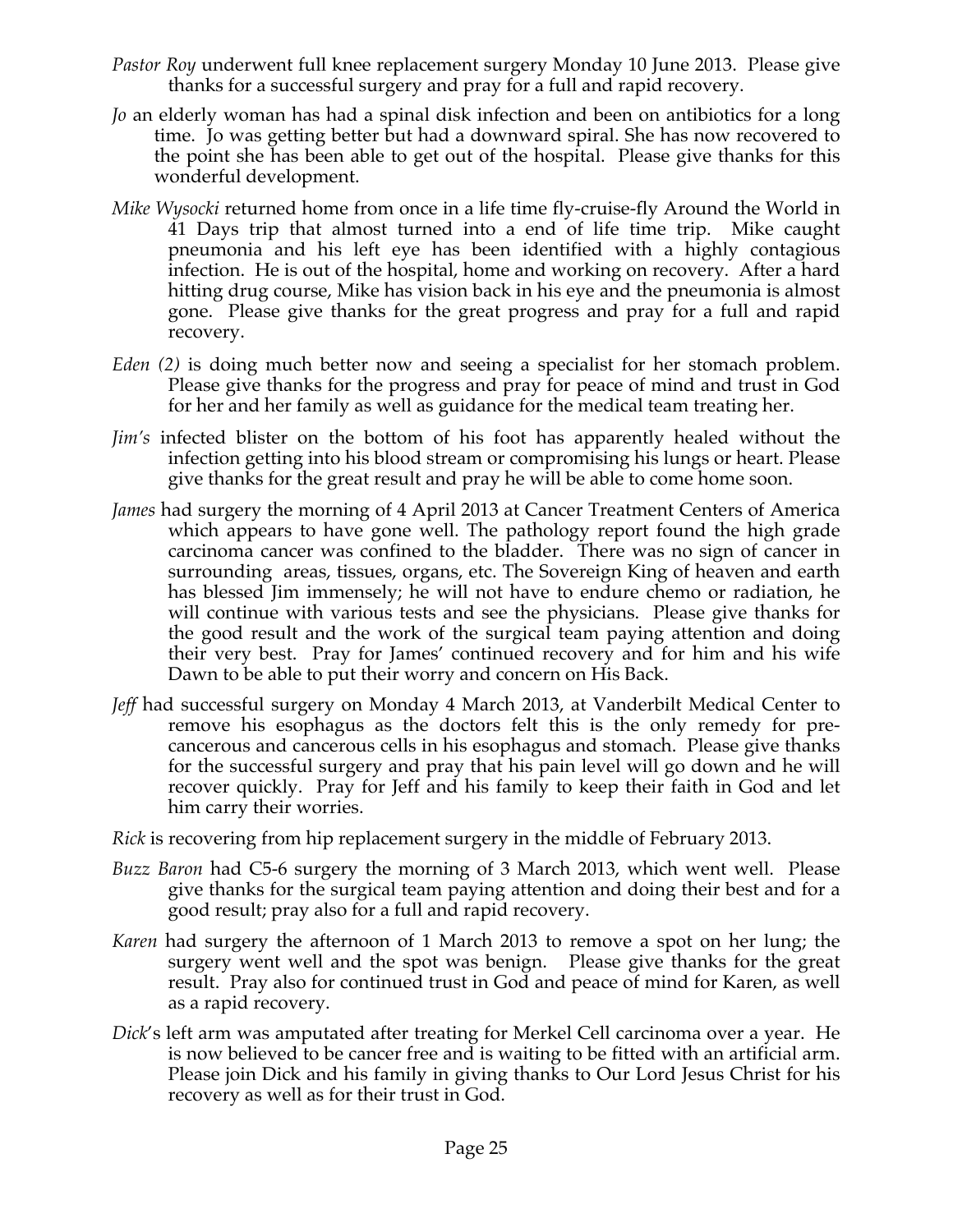- *Traci* had surgery colon cancer on 27 December 2012. The surgery went very well and she appears to be cancer free. But, she had a pulmonary embolism and another clot in the artery to the spleen which will keep her in the hospital for at least several days. Traci is beginning to be weary of her medical situation. Please pray that she will not become despondent. Pray that she will open her heart to God's Grace that He might enter in to her heart and strengthen her.
- *Bob Smouse* had shoulder surgery on 28 November 2012. He would appreciate your thanksgiving prayers. While the surgery apparently went well, he is still in pain and would also appreciate prayers for continued healing and the pain to subside. He promises to work very hard on recovery therapy.
- *Carol Stone*, the sweet wife of Mike Stone, seems to have recovered far better than expected from a severe brain bleed. She thinks she can walk, etc., even though she cannot. She has improved and is nearly able to stand up by herself; this makes it almost certain that she will have another fall. Presently she can stand and walk a little with a great deal of assistance. Hopefully this means she will ultimately be able to walk, at least with the aid of a walker or cane. What's holding her back at the moment is her cognitive deficits and they are trying to find a place to get her more therapy

Please pray for peace of mind and trust in God for Mike, guidance for the medical team treating Carol and strength for Carol as well as faith and trust. No one can ever understand the why of these things here on earth. Sara who passed this request on asks that you pray in both faith and hope.

### *Business*

*Mark's* business is in difficulty. He works in a shrinking field, of which he is one of the country's true masters, but there is little work available. He asks that you pray that he can find a way to survive in his industry, which he loves and needs his talents. Pray he can find new sources of business and new ways of doing things, perhaps someone to partner with to better use his talents. Pray also for those who work for and with him that they might do their best to help.

### *Employment*

- *Doug* recently became unemployed from his job of 18 years. He has been applying for jobs, but unable to get one at this time. His wife is working; this is not enough for the family. Please pray he will find employment with a firm that will be able to use his considerable skill and hard work to benefit both the firm and the family.
- *Catherine and Lewis* are at a low ebb due to a struggle for employment. Your fervent prayers will be appreciated.
- Lori is considering a potential change in her employment. Please pray for God's guidance in considering all aspect of her potential work.
- *Rodriguez Family* are looking for work. It seems many obstacles have been put in their way of finding employment. Please pray they will find employment with a firm that will be able to use their considerable skill and hard work to benefit both the firm and the family.
- *Sarah* is concerned about the future with her company. She would appreciate prayers for her continued employment and that her firm might find more and better ways to use her considerable skills.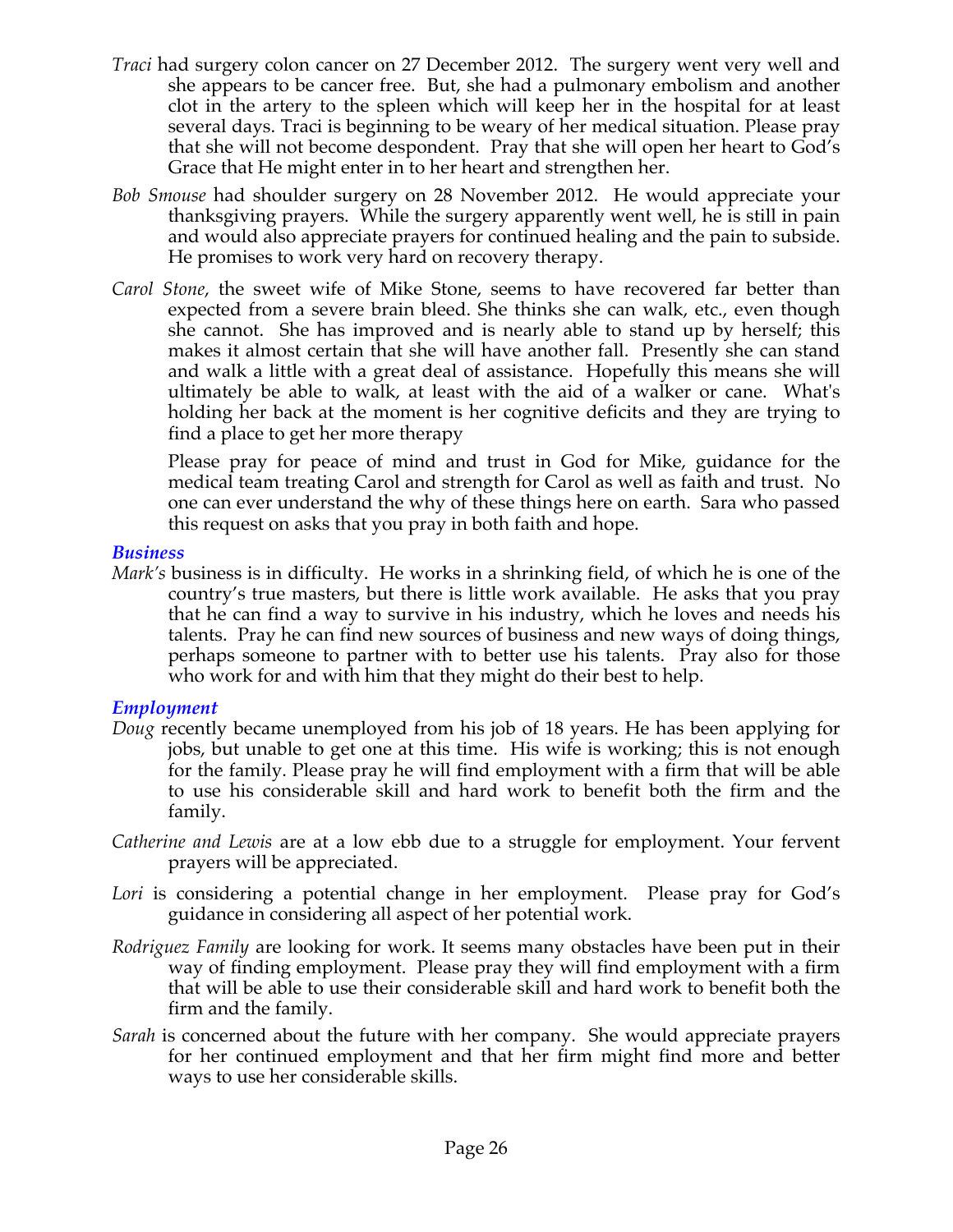# *Financial Guidance and Healing*

*David and Lorna* are having financial problems. They are trying to find a smaller home which may be more affordable. *Lorna* has had an ongoing battle with brain cancer, her trips back and forth to the hospital have drained their finances to the point they sometimes struggle to have enough food in the house. Pleaser pray for Lorna's healing and guidance on how they might handle the financial difficulties in which they have found themselves.

### *Guidance*

- *Jonathan* is addicted to drugs. He is now in jail awaiting trial. His parents and friends will appreciate it if you will keep him in your prayers for him to find the root of his trouble and accept God's help to heal addiction.
- *Beth* is suffering from ungodly treatment in her marriage. Please pray God will guide her in her behavior, actions and thoughts that she might be able to lead her husband to God so her marriage might prosper to the benefit of them.
- *Brandon* a young man from a Christian family who married a year ago and almost immediately became estranged from him family. As a result he has had a serious problem with keeping the civil law. Please pray for Brandon that he will return to the Lord and the many problems will be eventually settled. Pray the hurt he has caused so many will be helped with our Lord's care and love.

*Dennis* has some decisions to make and will appreciate our Lord's guidance.

- *Earl* to read and understand Scriptures he has been given.
- *Steve Sundberg* had a heart attack after Easter 2011, then a five-way heart by-pass. In addition to the bypass surgery, he has been through a horrible divorce and lost his job after some 30 years service. Steve is very thrifty and a good investor so he is reasonably ok financially. The best thing is that he has trust in the Lord.
- *Jeanette* has had many members of her family die from diabetes and several are near death now. Jeanette does not know the Lord and is despondent and perplexed about her family and herself. Please pray she can open her heart to allow the Holy Ghost in to bring her knowledge and understanding.
- *Christy* just lost her sister in an automobile accident; this follows closely the loss of two family. Please pray she can let our Lord Jesus Christ carry all her sorry, worry and care at this extremely difficult and stressful time.
- *Dr. Elizabeth Raj* is teaching a biblical approach to the psychological problems facing many in our society today. She is battling against the growing influence of worldly psychology adopted by the churches themselves. Elizabeth constantly stresses answers are found between the covers of that precious Book, the Holy Bible. Please pray for encouragement, strength, fortitude and courage for her.
- *Daniel and Danielle* are experiencing family strife as a result of custodial issues with a daughter. Please pray they and those they strive with might look to the child's best interests in their time of difficulty and disagreement; to work for her best interests and not use her as a weapon amongst themselves.
- *Abigail* is a teenager who has behavior problems. She feels she is in an area of mental darkness. Please pray that she might look to God for help and not within herself.
- *Sara* asks that you pray for guidance for her as she deals with the stresses of her family and life. Pray that she can separate those things which she can affect from those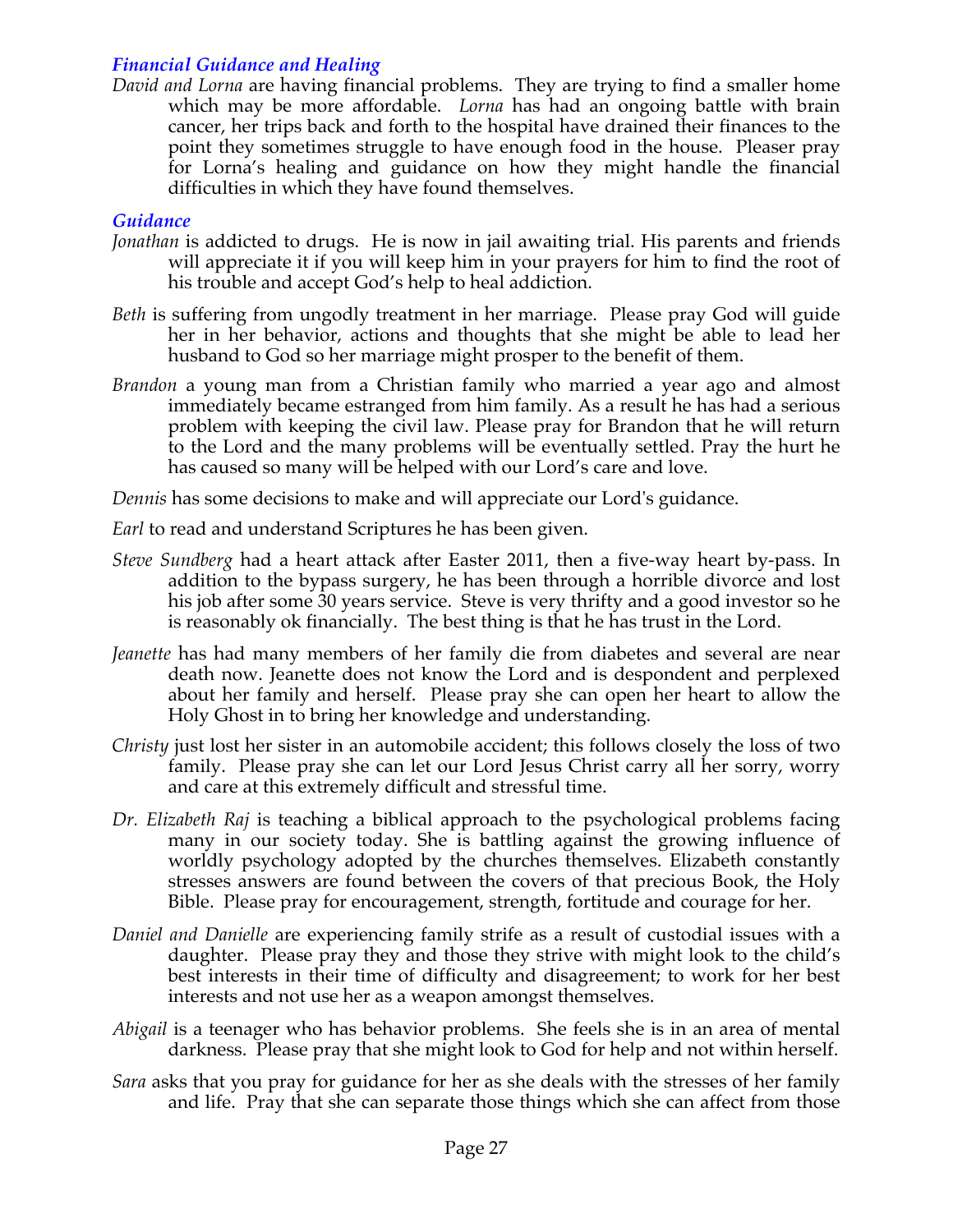things which she cannot and give her grace to accept that she cannot do everything and can only change those things within her control. She asks for God's help to grow her business while keeping up with the needs of her mother and husband and healing her own problems.

*Jacquie* to open her heart to God and accept His Love and Grace.

*Hap* asks you to pray he might be able to trust God will help him make the right decisions at the right time and not to worry uselessly, to change those things he can change, accept those things he cannot change, sleep well to be able to do the correct things with a clear head and that he will open his heart to the Holy Ghost.

### *Thanksgiving*

- *Eve Langstaff* gives thanks for getting over the Chicken Pox in record time so she and her dad Paul could rejoin their family in Perth, Western Australia.
- *Paul, Emma, Jack and Eve Langstaff* give thanks for safe, albeit very long travel home to Perth, Western Australia from their round the world trip.
- *Dustin* was facing difficulty in his civilian employment pressure from his supervisors at civilian employment as a result of serving as a National Guardsman. A senior supervisor was made aware of Dustin's issues with his immediate boss and he stepped into the situation. Now, Dustin has a pay raise and a new immediate boss who is more sympathetic to his service in the National Guard. He is thankful for all the prayers. Please give thanks for the great result and pray for continued understanding for the supervisors of the good Dustin is doing for our country and for Dustin to see ways to minimize the impact on his work so everyone can benefit.
- Please give thanks for *Robert* who seemed moribund returning back to his family and pray for his complete recovery

### *AOC Congregations*

- *Anglican Orthodox Church* in Wake Forest North Carolina needs God's Help to find others who are interested in having a Bible believing Church in the Anglican tradition.
- *Saint Joseph of Arimathea Anglican Orthodox Church* is under a lot of stress. We all are, but they need even more prayer. Rev Roger Jessup, their wonderful minister, is pressed by the duties of a primary care giver, in addition to all the worries of this world. They have one of their family's primary breadwinners who will be soon unemployed, absent His intervention. Roger's niece will lose her job at the end of the year when her tech center shuts down. As Rev Roger said so eloquently, "We must pray for those who mean us harm and deprive us of our property are our enemies: Our LORD has so commanded us." We must pray they will see light and cleave to it while turning their backs on the Prince of this World. Equally important, we must pray that the Lord will raise up a political leader from among us as He has done in the past. Pray also for trust in God for each member of the parish and for them to find economic relief.
- *Rev Rick Reid* is the minister of the new AOC congregation in Newton, North Carolina, Saint Andrews Anglican Church. Their first Sunday was 5 May 2013. Please pray Rick will be able to bring God's Word to the people in and near Newton.

### *Guidance for Ministers*

*Rev LTC Al Ryan* has been appointed Deacon-In-Charge of the mission parish of St.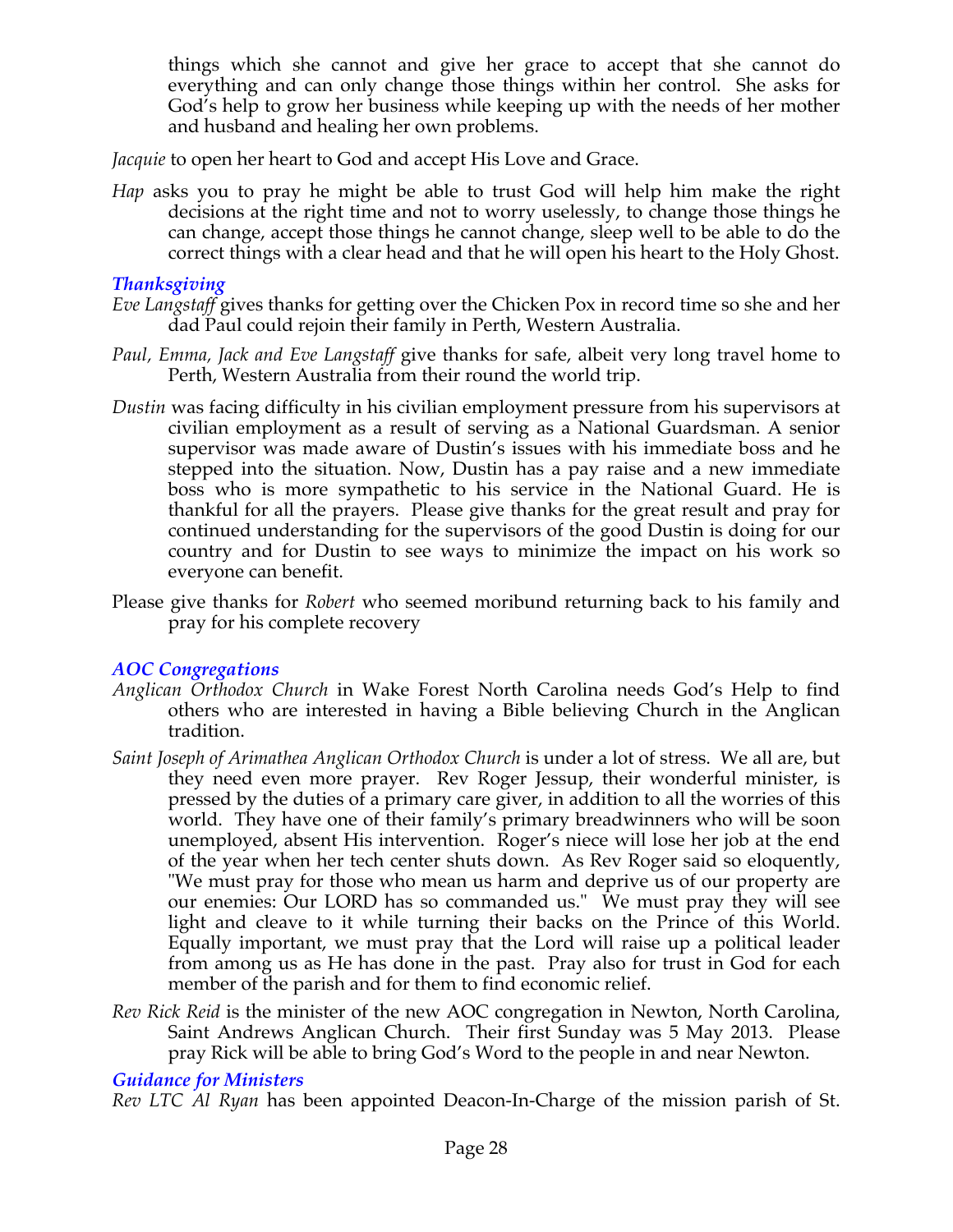Augustine of Canterbury Anglican Church, Anglican Church in America (ACA) parish in Old Orchard Beach, Maine. It is a small but growing mission.

## *Armed Forces & Contractors*

Airman Donny Patton (Bagram AB, Afghanistan), Jordan (USMC – Fleet Marine Force - Pacific), Trevor (USAF - KC-10 Boom Operator – New Jersey), Trevor (USN – Whidbey Island, EF-18 Pilot), Kurt Thomas (USN – Guam)

### *Persecuted*

Around the world, Christians are under attack, not only in the Muslim world, but from Hindus and others in India. Also, they are under continual attack in the name of "Separation of Church and State" in the western world, as it becomes actively atheist or pro-devil buddy. Please pray for God's guidance and protection for all persecuted Christians and those around them.

### *Various Special Requests*

- Please pray for *all the people of Egypt*; Bishop Mouneer Anis of Egypt is asking your prayer as the supporters of the deposed Mursi government, with the support of the United States government, have been attacking Christian churches--Anglican, Catholic and Orthodox. They destroyed the car of Anglican priest Rev. Ehab Ayoub. The people of Egypt, the people of the United States need our prayers, even more so the people of the Muslim Brotherhood that they might repent of their evil and know God so the rest of the people may live in peace.
- *Rowan County North Carolina County Commissioners* have been told by the court they cannot pray in the name of Jesus Christ. The Commissioners plan to open their meeting 5 August 2013, at 1500L and pray in their usual manner in the name of Jesus Christ. Please pray they will withstand the persecution that may ensue.
- *Anglican Orthodox Church in Pakistan* has many members who have had to leave their homes because of the torrential rains that have triggered flash floods and much damage to homes. Please pray for Pakistan and all those endangered by the storms.
- We ask that you pray, please ask God that the Holy Ghost might give you insight into how you might make the lives of your friends and family better. Remember helping others is not just those who you don't know!
- Please join us in praying that the *Free Teen Guitar Class* will be continue to be an opportunity for God to work in the lives of the kids and their families. Please ask God to guide the class to new opportunities to make Him known to others. Help us to let the love of our Lord shine through us into their lives, putting Him first, so that He might enter in to their hearts and lives.

# *Question that only you can ask*

What would you like to know about our history, what we believe, what we do or how we operate? Hap is looking for material for the continuing education class and *Thought for the Day* material. Help us help you. Please send your question to Hap so we all can get an answer. Just because you don't know the answer to your question doesn't mean you are the only one who doesn't know. But, if you don't ask, no one will know.